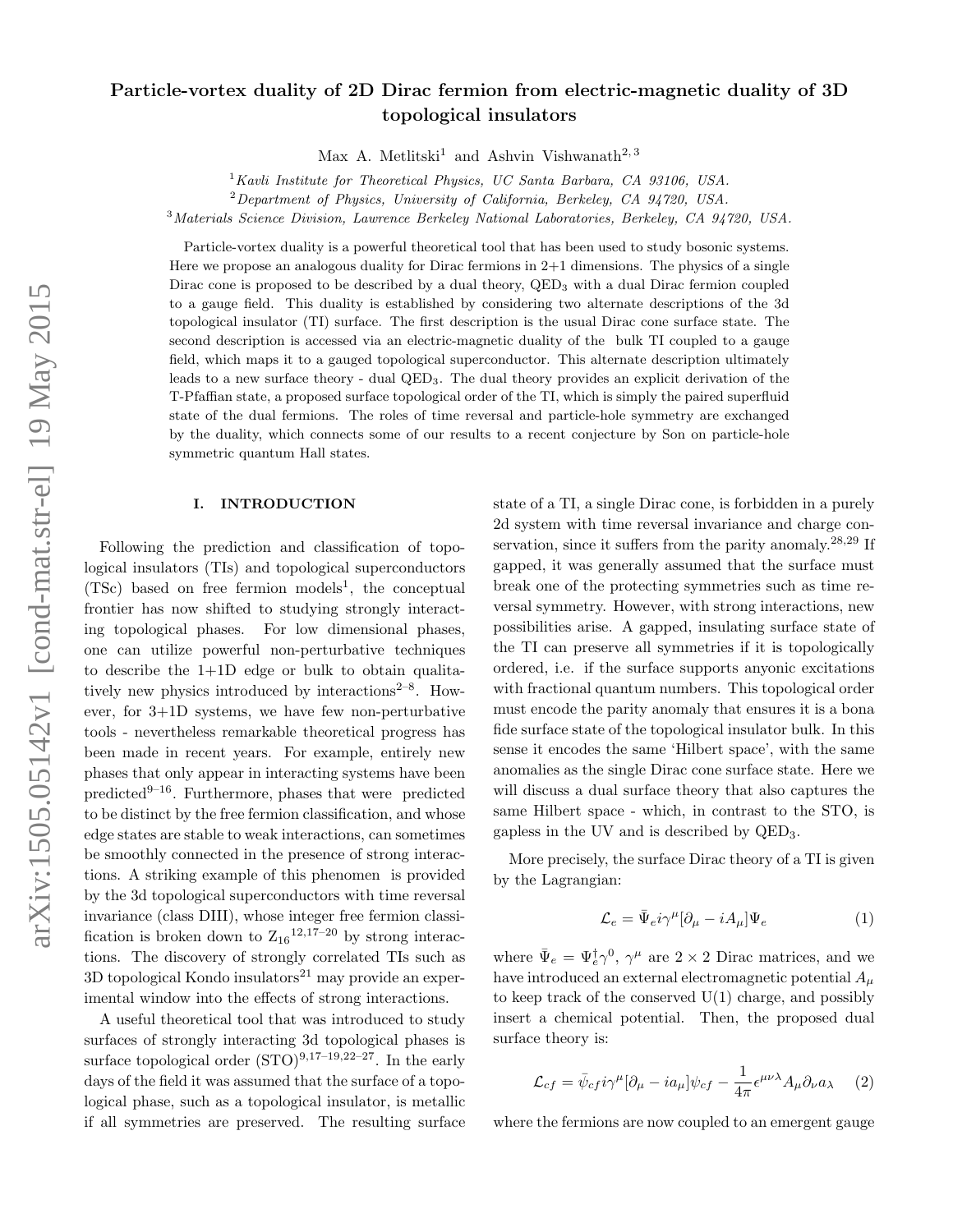field  $a_{\mu}$ , whose flux is proportional to the electron density, or more precisely,  $4\pi$  flux of a corresponds to unit electron charge.

Let us note three key points. First, we can ask - how do we represent the electron insertion operator  $\Psi_e$  in the dual theory? We find that  $\Psi_e$  corresponds to a double monopole operator that introduces  $4\pi$  flux as expected from the previous discussion. It will be shown that this operator has all the desired properties. Second - how do we interpret  $\psi_{cf}$ , the dual fermions, in terms of electrons?  $\psi_{cf}$  will be shown to be a double  $(2hc/e)$  vortex in the electron fluid bound to an electron - closely analogous to the composite fermion construction  $30,31$  - which accounts for the subscript. Finally, we note the action of time reversal symmetry exchanges particles and holes of  $\psi_{cf}$ ,  $T: \psi_{cf} \rightarrow \psi_{cf}^{\dagger}$ , consistent with their interpretation as vortex like degrees of freedom. A finite chemical potential on the electronic Dirac cone translates into a finite magnetic field on the composite fermions.

Many aspects of the duality above closely resemble particle vortex duality for bosons.<sup>32,33</sup> Denoting the boson by a complex scalar field Φ, we have the XY action,

$$
L = |(\partial_{\mu} - iA_{\mu})\Phi|^2 + V(|\Phi|)
$$
 (3)

which is dual to the Abelian-Higgs action

$$
L = |(\partial_{\mu} - i\alpha_{\mu})\varphi|^{2} + \tilde{V}(|\varphi|) - \frac{1}{2\pi} \epsilon^{\mu\nu\lambda} A_{\mu} \partial_{\nu} a_{\lambda} \qquad (4)
$$

The dual field  $\varphi$  is minimally coupled to a fluctuating electromagnetic field  $\alpha$  whose flux is the boson density. Monopole operator of the vortex theory corresponds to  $\Phi$ , while the dual field  $\varphi$  inserts vortices into the bose fluid. The duality is believed to hold at the critical point of theories  $(3)$ ,  $(4)$ , i.e. at the insulator-superfluid transition of bosons. An important question then arises: is the dual surface state in Eq. (2) dynamically equivalent to the usual free electron Dirac cone (with chemical potential at the node)? This would be the simplest form of the correspondence, but is not something that we can prove at present. This interesting question is discussed further in Section III C.

The existence of the dual surface theory (2) clarifies a number of earlier mysteries. Two different surface topological orders were put forward for the TI. The first, the Pfaffian-antisemion state consisting of 12 nontrivial anyons, was obtained using a vortex condensation method<sup>25,26</sup>. Another, simpler topological order the T-Pfaffian, with half as many anyons was also proposed<sup>24,27</sup>, but despite its apparent simplicity could not be 'derived' in an analogous fashion, or directly connected back to the superconducting surface state of the topological insulator. We will see that T-Pfaffian is readily derived from the dual surface theory. Another observation that was previously mysterious was the close relation between topological superconductors (class AIII) with  $\nu = 1$  Dirac cone and topological insulators. In both cases there is a  $U(1)$  symmetry that can be spontaneously broken at the surface; the statistics of vortices in the resulting surface superfluid can be determined. A striking observation is that vortex statistics on the TI surface is closely related to the STO on the TSc surface, and vice versa. For example, vortices on the TSc surface have the same statistics and transformation properties under time-reversal as the T-Pfaffian topological order. The dual surface theory sheds light on this apparent coincidence.

We note recent works which have a significant conceptual overlap with the present paper. In Ref. 34, Mross, Essin and Alicea explicitly construct a gapless surface state for the TI called the composite Dirac liquid (CDL). Like the present dual Dirac theory, pairing the CDL leads to the T-Pfaffian state. However, in contrast to our dual theory, charge fluctuations are gapped in the CDL, and the gapless Dirac fermions have short ranged interactions. These differences may potentially be bridged with a different choice of interactions for the charge carrying modes. Another insightful development is Son's proposal in Ref. 35 for a dual description of the particle-hole symmetric half-filled Landau level (see also Ref. 36). At first sight this purely 2d problem seems unrelated to the anomalous surface theories we are discussing in this paper, which always occur on a higher dimensional topological bulk. However, particle-hole symmetry of a Landau level is a nonlocal symmetry. Hence it can evade restrictions imposed on usual symmetries, and thereby realize the equivalent of an anomalous surface theory in the same dimension. Indeed our work can be viewed as a 'derivation' of the conjecture in Ref. 35, in a setting where symmetries are conventionally implemented (such as on the surface of a topological phase where Landau levels with locally implemented particle hole symmetry can be realized).

This paper is organized as follows. We derive the surface  $QED_3$  theory in Eqn. 2 in two stages. First, in section II, we present an unconventional construction of a 3d topological insulator. This construction starts with a gapless  $u(1)$  spin-liquid phase, with emergent fermionic quasiparticle realizing a topological superconductor band structure. The 3d TI is then obtained after a confinement transition (see Figure 1). Next, in section III A we derive the surface theory that follows from this bulk con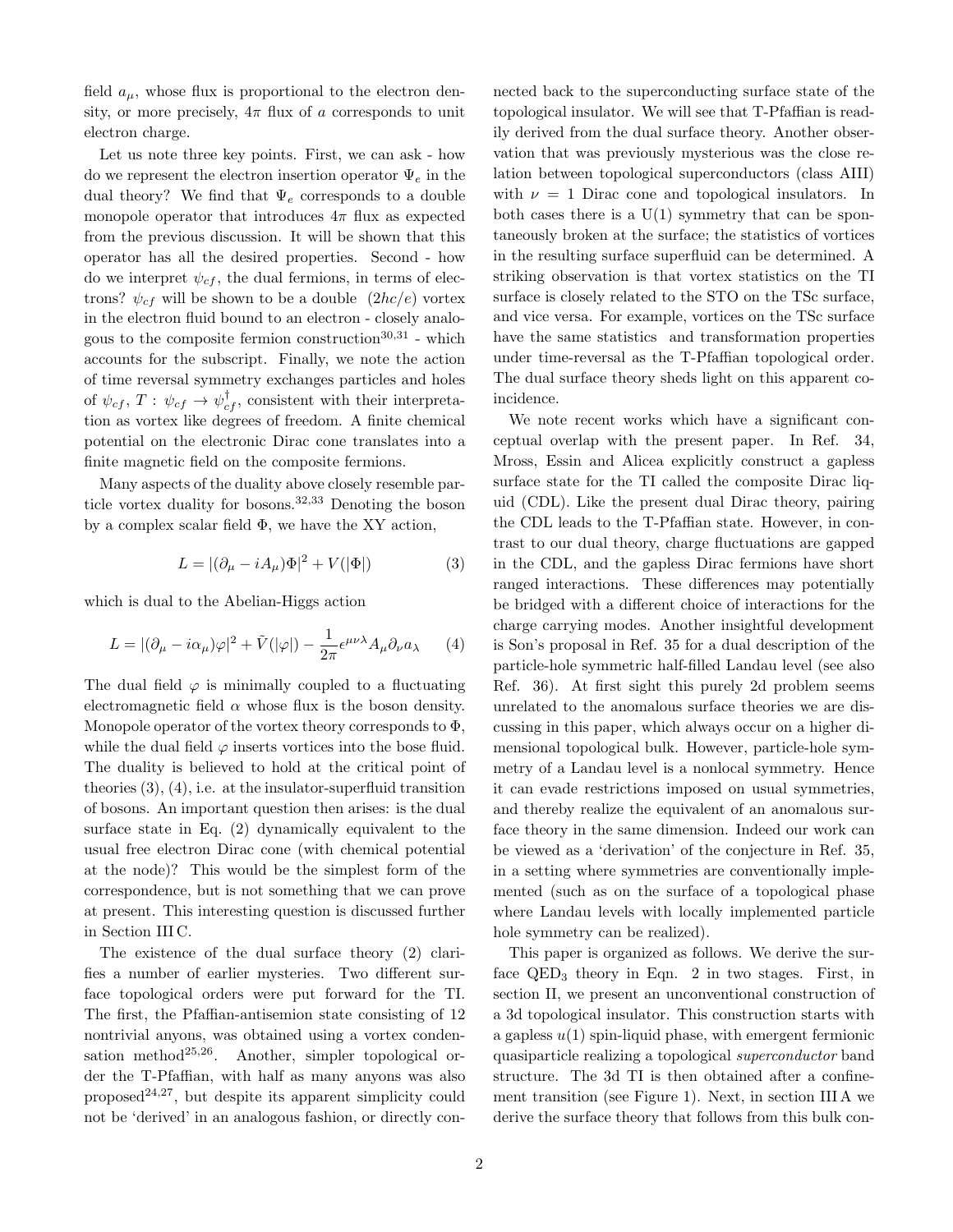struction and show it is given by  $QED_3$ . In section III B we present a more heuristic derivation of  $QED<sub>3</sub>$  based solely on the surface physics, which provides a transparent physical interpretation of the dual fields. Section III C discusses possible scenarios for the low energy dynamics of QED3. In section IV we show how previously known surface phases of the 3d TI, including the time reversal symmetry broken insulator and Fu-Kane superconductor surface states as well as the surface topological order can be obtained in the dual description. In section V and VI we show how the particle-vortex duality of the 2d surface theory can be understood as a descendant of electric-magnetic duality of 3d  $u(1)$  gauge theory.

# II. A PARTON CONSTRUCTION OF A TOPOLOGICAL INSULATOR

In this section we will use parton techniques to construct a 3d gapped state of electrons with no intrinsic topological order and  $U(1) \rtimes T$  symmetry. The 2d surface of this state is described exactly by the gauge theory in Eq. (2). We will argue that the constructed bulk state is continuously connected to a non-interacting topological insulator, therefore, the theory (2) provides a description of the TI surface.

The ingredients we will utilize are:

- 1. A trivial  $(\theta_{EM} = 0)$  band insulator of electrons.
- 2. A spin-liquid state of neutral bosons  $SL_{\times}$ .

While we are ultimately interested in constructing a Tinvariant state of electrons (fermions) charged under the electromagnetic  $U(1)$  symmetry, as a first step we will build a T-invariant state of neutral bosons (spins). We will label this state as  $SL_{\times}$ . This state will be described by an emergent  $u(1)$  gauge theory and will possess a gapless photon excitation. One can think of  $SL_{\times}$  as a spinliquid with global time reversal symmetry (thus the notation SL; we will explain the meaning of the subscript  $\times$ shortly). We will then re-introduce the charged electrons and drive a confinement transition in the  $u(1)$  gauge theory, obtaining the desired gapped electronic state that is in the same phase as the non-interacting TI.

### A. The  $u(1)$  spin-liquid of bosons  $SL_{\times}$

To construct the spin-liquid state  $\operatorname{SL}\nolimits_\times$  we start with a Hilbert space built out of neutral bosons (spins) B. We use the standard parton approach where  $B$  is decomposed



FIG. 1. (a) Dual derivation of topological insulator using fermionic partons in a topological superconductor band structure ( $\nu = 1$  of class AIII), where time reversal flips the sign of the gauge electric charge. The bulk topological insulator phase is obtained by condensing a pair of monopoles (0,2) bound to an electron. The surface state consists of the parton Dirac cone coupled to photons that only propagate on the surface, i.e.  $QED<sub>3</sub>$  (b) The 3D TI derived more directly from the partons in the topological insulator band structure, which is Higgsed by condensing the unit electric charge (1,0) (bound to an electron). The surface is the regular single Dirac cone. The gauged versions of the topological superconductor (a) and topological insulator (b) are related by electric magnetic (E-M) duality - as seen from the lattice of electric and magnetic charges by identifying the basis vectors shown. The two basis vectors are exchanged by time-reversal symmetry in both (a) and (b). The E-M duality relates the double monopole condensate and the Higgs condensate, consistent with obtaining a TI from both descriptions.

into fermionic constituents  $\psi$  as

$$
B = \psi^{\dagger} \Gamma \psi \tag{5}
$$

with  $\Gamma$  a matrix acting on components of  $\psi$ . (The precise component structure of  $\psi$  and the form of Γ will not be important in the discussion below). The representation (5) is invariant under local  $u(1)$  gauge-rotations,

$$
u(1): \psi(x) \to e^{i\alpha(x)}\psi(x) \tag{6}
$$

The gauge symmetry (6) will be manifested in the lowenergy theory of partons and will give rise to an emergent  $u(1)$  gauge field  $a_{\mu}$ . (We use lower case letters to distinguish the emergent  $u(1)$  gauge symmetry from the physical  $U(1)$  charge symmetry). We take the partons  $\psi$ to transform under time-reversal as,

$$
T: \psi \to U_T \psi^{\dagger}, \quad \psi^{\dagger} \to U_T^* \psi \tag{7}
$$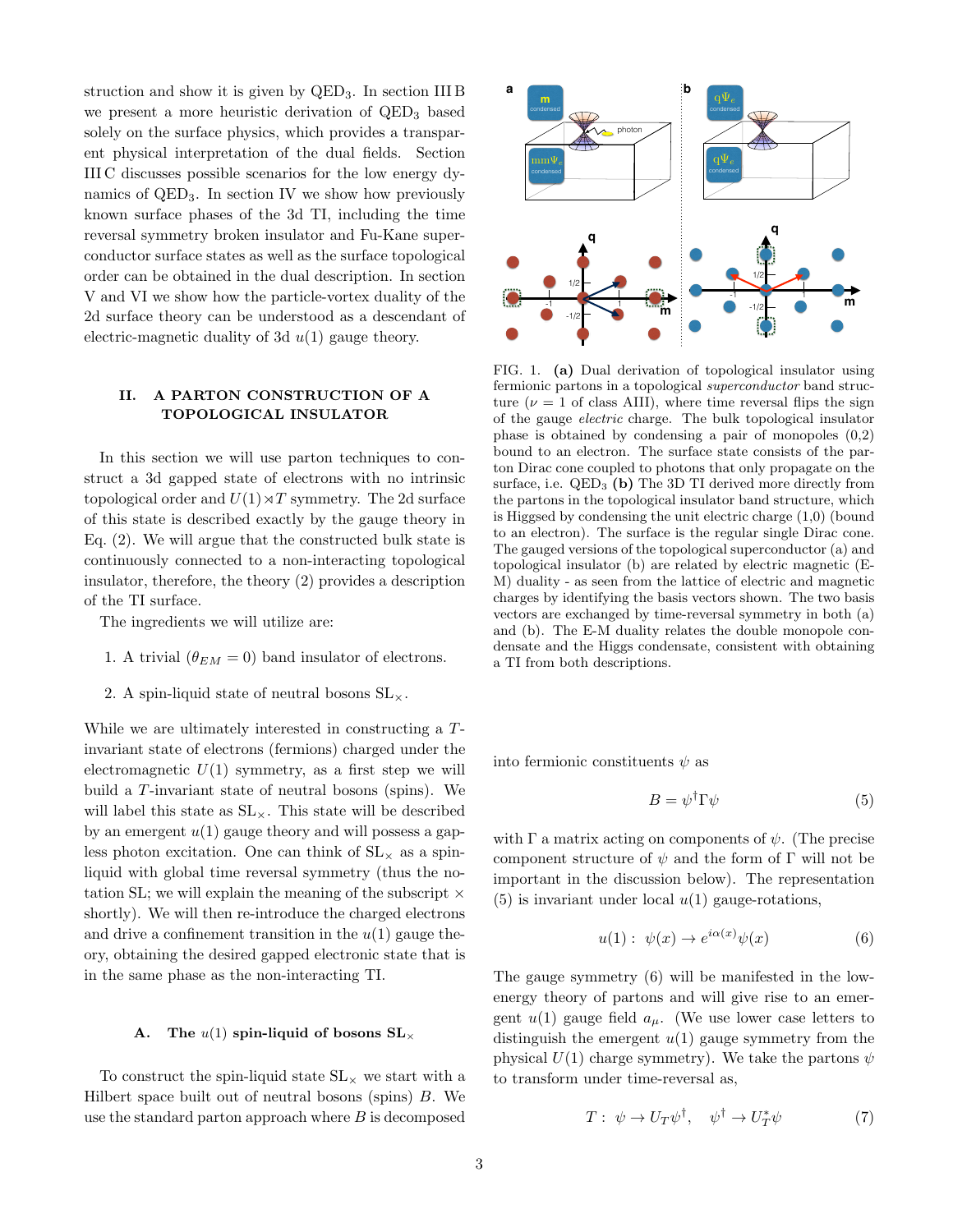with  $U_T^2 = -1$ , i.e.

$$
T^2\psi(T^{\dagger})^2 = -\psi \tag{8}
$$

Note that the action of  $T$  inverts the charge of the partons under the  $u(1)$  gauge symmetry. Since T is an anti-unitary symmetry,  $T$  and  $u(1)$  commute, so the total symmetry group of the parton theory, which includes both the gauge symmetry and the global  $T$  symmetry, is  $u(1) \times T$ . (Our notation  $SL_{\times}$  emphasizes this direct product structure). Further note that we can combine a rotation by  $\alpha$  in the  $u(1)$  group with T to get an antiunitary symmetry  $T_{\alpha} = u_{\alpha}T$ , which squares to  $e^{2i\alpha}$  when acting on  $\psi$ . Thus, while we have nominally chosen the partons to transform as Kramers doublets under T, this has no physical consequence and is a pure convenience. The fact that the time reversal partners  $\psi$  and  $\psi^{\dagger}$  have different gauge charge implies that they lie in different topological sectors of the  $u(1)$  gauge theory and hence cannot be assigned a physical Kramers parity.

To complete the construction of the  $SL_{\times}$  state, we imagine that the partons  $\psi$  form a band-insulator. The transformations of  $\psi$  under  $u(1) \times T$  are identical to those of an electronic system in class class AIII. One typically thinks of class AIII as T-invariant superconductors with a  $u(1)$  symmetry, corresponding to the conservation of the  $S^z$  components of spin. In our set-up, the  $u(1)$  symmetry is an emergent gauge symmetry and has no relation to spin conservation, so the analogy to class AIII superconductors is purely formal. Recall that non-interacting superconductors in class AIII have an integer classification  $\nu \in \mathbb{Z}^{37,38}$  The 2d boundary between the phase with  $\nu \neq 0$  and the vacuum  $(\nu = 0)$  supports  $|\nu|$  Dirac cones. In the presence of interactions, the non-interacting phases are known to collapse to a  $\mathbb{Z}_8$  group.<sup>17–19</sup> Interactions also introduce a single novel phase absent in the non-interacting classification, bringing the total classification in class AIII to  $\mathbb{Z}_8 \times \mathbb{Z}_2$ .<sup>18</sup>

To build our spin-liquid state, we will place the partons  $\psi$  into a non-interacting band-structure with  $\nu = 1$ . (We give an example of such a band-structure in appendix A). Since the partons are gapped, the resulting  $u(1)$  gauge theory is in the Coulomb phase with a gapless photon  $a_{\mu}$ . The effective action of the gauge-field  $a_{\mu}$  is given by,

$$
S[a_{\mu}] = \int d^3x dt \left( \frac{1}{4e^2} f_{\mu\nu} f^{\mu\nu} + \frac{\theta}{32\pi^2} \epsilon^{\mu\nu\lambda\sigma} f_{\mu\nu} f_{\lambda\sigma} \right) \tag{9}
$$

with  $\theta = \pi$  and  $f_{\mu\nu} = \partial_{\mu} a_{\nu} - \partial_{\nu} a_{\mu}$ . The first term in Eq. (9) is the Maxwell action with a coupling constant e. The second term is the topological term generated by integrating out the partons. Similarly to electrons in an ordinary TI, for partons in a  $\nu = 1$  band-structure the coefficient  $\theta = \pi$ .

Let us discuss the spectrum of topological excitations in the  $SL_{\times}$  state. One type of topological excitations is given by partons  $\psi$  - i.e. electric charges of  $a_{\mu}$ . The second type of excitations is given by magnetic monopoles of  $a_{\mu}$ . The presence of the topological term (9) endows a monopole with magnetic flux  $2\pi m$  with an electric  $charge<sup>39</sup>$ 

$$
q = n + \frac{\theta m}{2\pi} = n + \frac{m}{2} \tag{10}
$$

Here  $n$  is an arbitrary integer which reflects the freedom of adding *n* electric charges  $\psi$  to a monopole. Thus, the topologically distinct excitations form a 2-dimensional lattice  $(q, m)$  labelled by electric charge q and magnetic charge m satisfying Eq.  $(10)$ , see Fig. 1a.

The excitations have the following statistics. A single charge  $\psi = (1, 0)$  is a fermion. A single monopole  $(q, m = 1)$  of arbitrary electric charge q is a boson. A general dyon  $(q, m)$  has statistics  $(-1)^{(q-m/2)(m+1)}$  with  $+1$ corresponding to bosonic statistics and −1 to fermionic. In particular, a neutral double monopole  $(q = 0, m = 2)$ is a fermion. Two dyons  $(q, m)$  and  $(q', m')$  experience a non-trivial statistical interaction. Namely, if we place  $(q', m')$  at the origin and let  $(q, m)$  move along a closed contour  $\mathcal{C}, (q, m)$  will accumulate a statistical phase  $(qm' - q'm)\Omega/2$ , where  $\Omega$  is the solid angle subtended by C.

In addition to the statistical interaction, dyons also experience a  $1/r$  Coulomb interaction. As already mentioned, time-reversal symmetry (7) maps electric charge  $q \rightarrow -q$ . Furthermore, due to the  $u(1) \times T$  group structure the magnetic flux is preserved under  $T: m \to m$ . Let us next discuss the physical Kramers parity  $T^2$  of the excitations. Kramers parity can only be assigned to topological sectors which are left invariant under T. In the present case, this corresponds to  $(q = 0, m)$  with m-even. As has been discussed in Refs. 18 and 19, the neutral double monopole  $(q = 0, m = 2)$  is actually a Kramers doublet fermion. This is required by the consistency of the theory since  $(0, 2)$  can be obtained by fusing the time-reversal partners  $(1/2, 1)$  and  $(-1/2, 1)$ . The presence of a non-trivial statistical interaction between  $(1/2, 1)$  and  $(-1/2, 1)$  forces their fusion product  $(0, 2)$ to be a Kramers doublet fermion.<sup>15,25</sup>

Next, let us discuss the surface of  $SL_{\times}$  phase. Let us imagine that space is divided into two regions by an interface at  $z = 0$ . We will place our partons  $\psi$  into the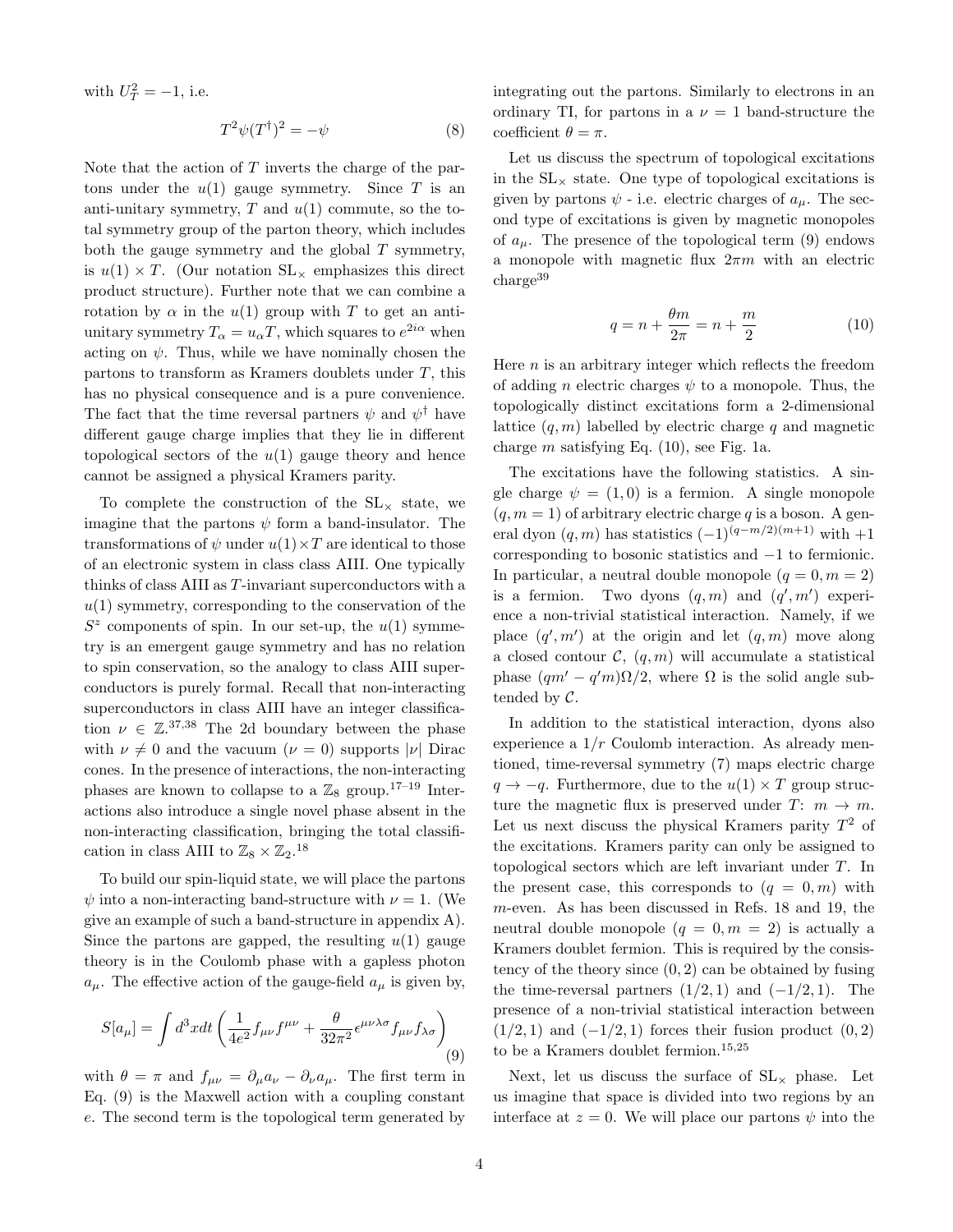$\nu = 1$  band-structure for  $z < 0$  and into the trivial  $\nu = 0$ band-structure for  $z > 0$ . The interface then supports a single gapless Dirac cone of  $\psi$ ,

$$
S_{2d} = \int d^2x dt \,\bar{\psi}_{cf} i\gamma^{\mu} (\partial_{\mu} - ia_{\mu}) \psi_{cf} \tag{11}
$$

with  $\psi_{cf}$  now denoting the surface Dirac fermion. Under T,  $\psi_{cf}$  transforms as

$$
T: \psi_{cf} \to \epsilon \psi_{cf}^{\dagger} \tag{12}
$$

where  $\epsilon = i\sigma^y$  and we are using the basis of  $\gamma$  matrices  $(\gamma^0, \gamma^1, \gamma^2) = (\sigma_y, -i\sigma_z, i\sigma_x)$ . Again, we stress that this is different from the T-transformation of the electron on the free Dirac surface of a TI (1),

$$
T: \Psi_e \to \epsilon \Psi_e \tag{13}
$$

The  $z < 0$  region realizes our  $SL_{\times}$  phase. The  $z > 0$ also realizes a spin-liquid described by a  $u(1)$  gaugetheory with a gapless photon. Let us briefly discuss the properties of the spin liquid in the  $z > 0$  region. Since here the partons are in a trivial band-structure, the topological angle  $\theta = 0$ , and the dyon spectrum is given by  $(q, m)$  with q - integer and m - integer. The  $(q, m)$  dyon has statistics  $(-1)^{q(m+1)}$ , in particular, all neutral monopoles are bosons. Time reversal symmetry again acts as  $T: (q, m) \to (-q, m)$ , however, the single monopole  $(0, 1)$  is now a Kramers singlet.

So far, we have constructed an interface between two  $u(1)$  spin-liquid phases: one with  $\theta = 0$  and one with  $\theta = \pi$ . The 2d gapless Dirac fermion appearing on the interface (11) interacts with a 3d gapless photon living on both sides of the interface. In order to construct an interface between the spin-liquid with  $\theta = \pi$  and the vacuum, we need to drive a confinement transition in the region  $z > 0$ . This can be done by condensing the single neutral monopole  $(0, 1)$  in the region  $z > 0$ . Since this monopole is a boson it can condense. Furthermore, since the monopole is a Kramers singlet the condensation process preserves the T-symmetry. The only deconfined excitations are  $(0, m)$ , and since these are multiples of the condensed monopole  $(0, 1)$  the resulting phase has no topologically non-trivial excitations. Hence, after monopole condensation the  $z > 0$  region realizes the trivial T-invariant vacuum phase. The Dirac cone on the interface survives the monopole condensation, however, it now interacts with a gauge field  $a_{\mu}$ , which lives only in the  $z < 0$  region.

### B. Confinement to a topological insulator

We next describe how to confine the  $SL_{\times}$  spin-liquid phase with  $\theta = \pi$  described in the previous section to a T-symmetric, fully gapped insulator of electrons with no intrinsic topological order. As a first step, we will now need to work in a Hilbert space which includes the physical charged electron  $\Psi_e$  which is a Kramers doublet under time reversal symmetry.

Let us begin by taking a non-interacting "mixture" of a trivial band insulator of electrons and the  $SL_{\times}$  state of neutral bosons with  $\theta = \pi$  constructed in the previous section. Consider a bound state D of the electron  $\Psi_e$  and the neutral double monopole of the spin-liquid  $(q = 0, m = 2)$ . As we discussed above,  $(0, 2)$  is a Kramers doublet fermion. Therefore, D is a Kramers singlet boson, which can condense preserving  $T$ . What are the properties of the resulting phase? Recall that generally condensation of a dyon with charges  $(q, m)$  gives rise to an analogue of a Meissner effect for the gauge field combination  $q\vec{b} - 2\pi m\vec{e}$ , with  $\vec{b} = \nabla \times \vec{a}$  - the magnetic field of  $a_{\mu}$ , and  $\vec{e} = \partial_t \vec{a} - \nabla a_t$  - the electric field of  $a_{\mu}$ . All excitations which are sources of this gauge field combination will be confined, i.e. a dyon  $(q', m')$  is confined if  $qm'-mq'\neq 0$  (i.e. only dyons which possess trivial mutual statistics with  $(q, m)$  are deconfined). Now, since the electron has no charge under  $a_{\mu}$ , our condensing dyon D still has electric gauge charge  $q = 0$  and magnetic charge  $m = 2$ . Its condensation will gap out the photon giving rise to the "Meissner" effect  $\vec{e} = 0$ . Therefore, all excitation with gauge charge  $q \neq 0$  will be confined. Remembering that  $q = n+m/2$ , only excitations with  $q = 0$ and  $m$  - even are deconfined. These excitations are multiples of the condensing dyon  $D$  (possibly with electrons  $\Psi_e$  added on top). Therefore, the condensed phase has no non-trivial deconfined excitations and so possesses no intrinsic topological order.

What is the fate of the physical  $U(1)$  charge symmetry in the D-condensed phase? First, all excitations in the Coulomb phase can be labelled by  $(q, m; Q)$ , with  $(q, m)$  being the emergent  $u(1)$  electric and magnetic quantum numbers coming from the  $SL_{\times}$  sector, and Q being the physical  $U(1)$  charge coming from the electron band-insulator sector. Nominally, D has quantum numbers  $(q = 0, m = 2; Q = 1)$ . Therefore, one might naively think that the D-condensed phase breaks the  $U(1)$  symmetry and is a superfluid. However, this is not the case. Indeed, one cannot build any local observable (i.e. one with  $q = 0$  and  $m = 0$ ) with non-zero Q out of D. More physically, recall that the dyons D experience a long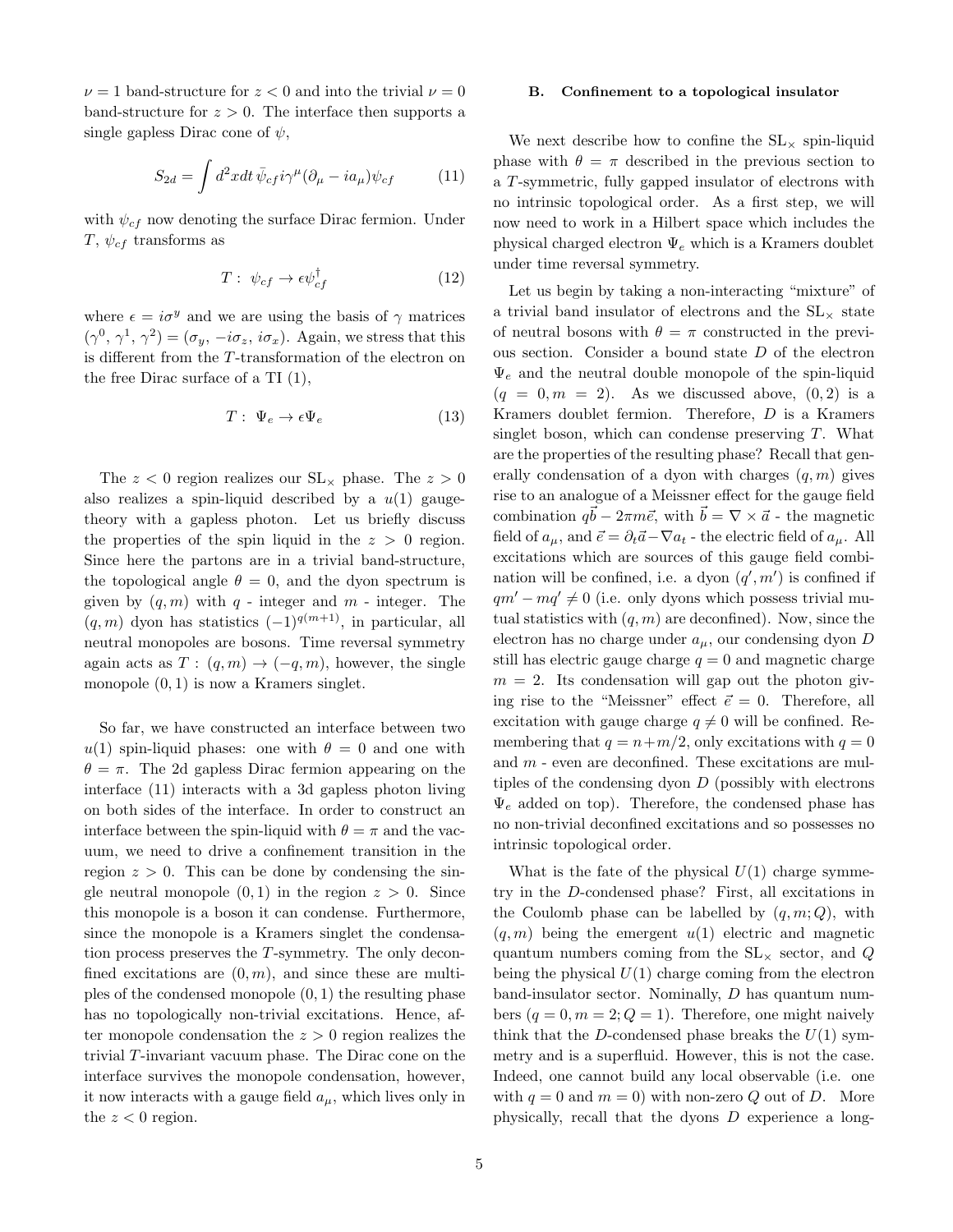range  $1/r$  interaction. In the D-condensed phase, the dyons D form a Debye-plasma with short-range correlations, so the resulting state is gapped. This fact is completely insensitive to D's carrying a global  $U(1)$  charge. So the D-condensed phase cannot possibly be a superfluid, since a superfluid would necessarily possess a gapless Goldstone mode; rather, it is an insulator. Now, let us imagine inserting a gapped double monopole (0, 2) with  $Q = 0$  into the Debye plasma of D's. This double monopole will be Debye screened by the D's - it will be surrounded by a cloud of D's and  $D^{\dagger}$ 's with a total D-number equal to  $-1$ . Now, as each D carries a  $U(1)$ charge  $Q = 1$ , the screening cloud has a total electric charge  $Q = -1$ . Therefore, we conclude that a deconfined double monopole sucks up a physical electric charge −1 in the D-condensed phase. More generally, the true physical  $U(1)$  charge of an excitation with "nominal" quantum numbers  $(q, m; Q)$  in the D-condensed phase is,

$$
Q_{EM} = Q - m/2 \tag{14}
$$

Note that since only dyons with even  $m$  are deconfined, the electric charge  $Q_{EM}$  is always an integer.

Let us now argue that this phase has a response to the physical electromagnetic field  $A_\mu$  characterized by  $\theta_{EM} = \pi$ . This is most conveniently done via the Witten effect, by calculating  $Q_{EM}$  of an inserted monopole of  $A_{\mu}$ . Before the *D*-condensation, we can label all excitations by  $(q, m; Q, M)$  where M now represents the magnetic charge under  $A_\mu$ . Since the response of our initial Coulomb phase to  $A<sub>u</sub>$  comes entirely from the trivial electron band insulator, the  $U(1)$  sector is characterized by a  $\theta$  angle  $\theta_{EM} = 0$ , so Q and M are both integers. Now, D has quantum numbers  $(q = 0, m = 2; Q = 1, M = 0)$ , so its condensation leads to a Meissner effect for  $4\pi\vec{e}-\vec{B}$ , where  $\vec{B} = \nabla \times \vec{A}$  is the magnetic field strength of  $A_{\mu}$ . Thus, deconfined excitations must have  $2q = M$ . In particular, an  $M = 1$  external monopole of  $A_\mu$  must carry  $a_\mu$ electric charge  $q = 1/2$ . Since  $q - m/2$  is an integer, we conclude that the  $M = 1$  external monopole must bind an odd number m of monopoles of  $a_{\mu}$ . From Eq. (14), we conclude that an external  $M = 1$  monopole will bind a half-odd-integer physical electric charge  $Q_{EM}$ . This implies that the D-condensed phase has a response to the external  $U(1)$  gauge field with  $\theta_{EM} = \pi$  - the same as the EM response of a non-interacting topological insulator.

By an argument of Ref. 15, a phase of electrons with  $\theta_{EM} = \pi$  is identical to a non-interacting topological insulator up to an SPT phase of neutral bosons with T-invariance. In section VI, we will arrive at the same conclusion without using the general argument of Ref. 15.

Moreover, by strengthening the argument in section VI, we will be able to show that the D-condensed phase is continuously connected to a non-interacting TI with no additional bosonic SPT.<sup>40</sup>

# III. THE SURFACE THEORY - QED<sup>3</sup>

# A. Derivation of surface theory from parton construction

Let us now turn to the surface of the D-condensed phase. As before, we imagine putting partons into a  $\nu = 1$  band-structure of class AIII in the region  $z < 0$ and into the trivial  $\nu = 0$  band-structure in the region  $z > 0$ . The electrons  $\Psi_e$  are placed into a trivial bandinsulator band-structure everywhere in space. The interface at  $z = 0$  supports a single Dirac cone of partons  $\psi_{cf}$ coupled to a bulk  $u(1)$  gauge-field  $a_{\mu}$  living on both sides of the interface, see Eq. (11). We drive the  $z > 0$  side of the interface into a trivial insulating state (vacuum) by condensing the single monopole  $(q = 0, m = 1; Q = 0)$ . We condense the D-dyon on the  $z < 0$  side of the interface, driving it into the topological insulator phase. Both sides of the interface are now confined and exhibit the Meissner effect,  $\vec{e} = 0$ . The Dirac cone of partons  $\psi_{cf}$  on the surface survives the condensation, since the bulk gap to partons  $\psi$  persists during the condensation process. Due to the bulk Meissner effect, the field lines of the electric field  $\vec{e}$  cannot penetrate into the bulk and can only stretch along the surface. On the other hand, a surface magnetic field  $b_z$  perpendicular to the interface is allowed - such a magnetic field gets Debye screened by the condensed monopoles/dyons on both sides of the interface. Thus, the gauge field  $a_{\mu}$  is now confined to live on the surface becoming a 2+1 dimensional  $u(1)$  gaugefield, so the surface theory is simply given by  $QED<sub>3</sub>$  with a single flavor of Dirac fermions.

Let us discuss the response of the surface to the  $U(1)$ gauge field  $A_{\mu}$ . Imagine that there is a magnetic field  $b_z = \partial_x a_y - \partial_y a_x$  perpendicular to the surface. As already noted, this magnetic field will be Debye screened by monopoles/dyons on the two sides of the interface. On the  $z > 0$  side, the condensed monopoles  $(q = 0, m = 1)$  $1; Q = 0$ ) will form a screening layer with 2d density  $\rho_m = -\frac{1}{2\pi}b_z$ . Since these monopoles carry no  $U(1)$ charge, they do not contribute to the physical electric charge density. On the  $z < 0$  side, the condensed Ddyons (quantum numbers  $(q = 0, m = 2; Q = 1)$ ) will form a screening layer with 2d density  $\rho_D = \frac{1}{4\pi} b_z$ . Since each D has electric charge  $Q = 1$ , this screening layer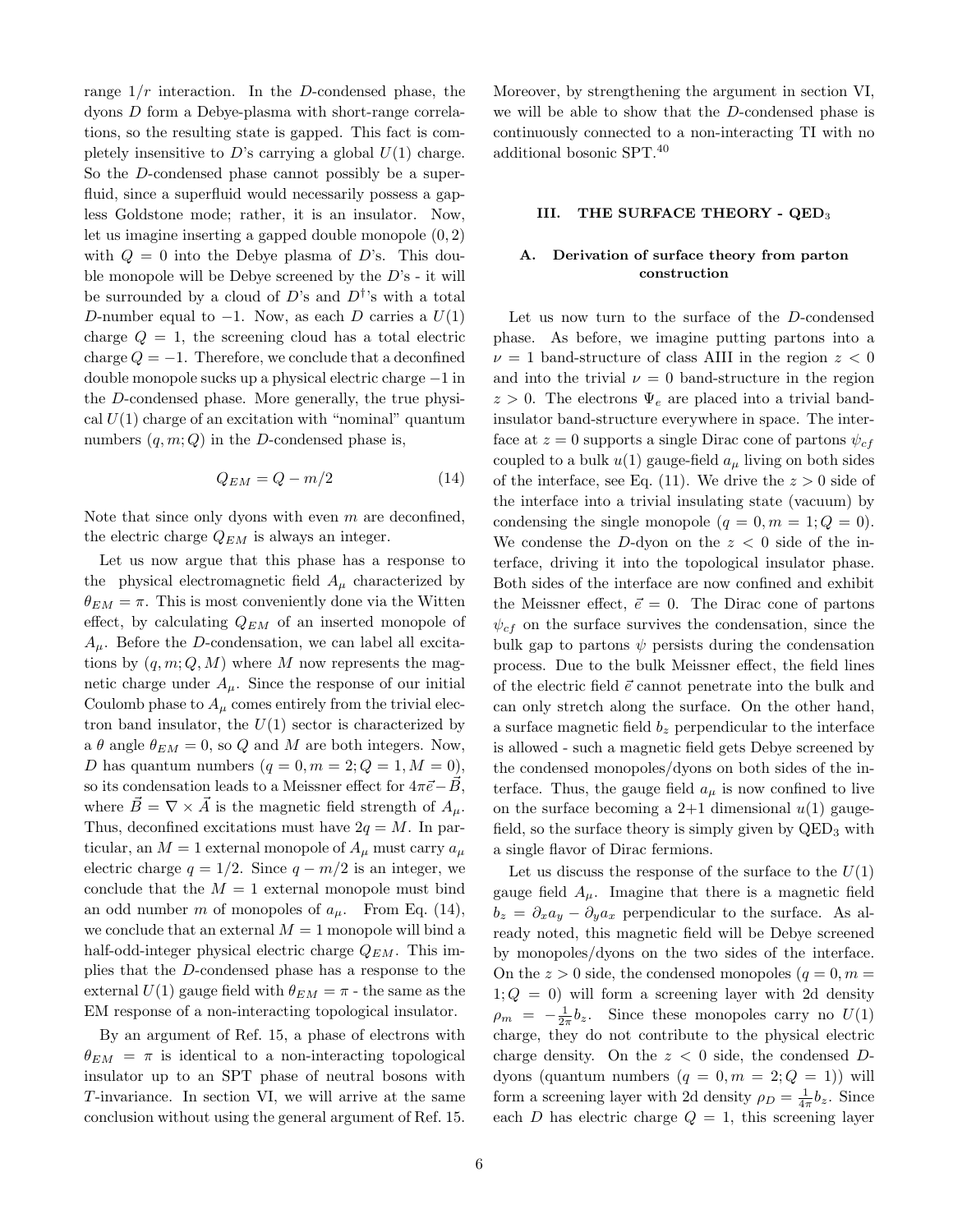creates a  $U(1)$  charge density  $\rho_{EM} = \frac{1}{4\pi} b_z$ .

Similarly, imagine that an electric field  $e_i$   $(i = x, y)$ along the interface is present. This electric field must be Meissner screened by monopole currents on both sides of the interface (analagous to how a magnetic field along the surface of a superconductor is Meissner screened by electric currents). On the  $z > 0$  side of the interface this results in a monopole current  $j_i^m = \frac{1}{2\pi} \epsilon_{ij} e_j$ . Since these monopoles are neutral, the monopole current does not contribute to the  $U(1)$  current. On the  $z < 0$  side of the interface the electric field is screened by a current of D-dyons,  $j_i^D = -\frac{1}{4\pi} \epsilon_{ij} e_j$ , which translates into a  $U(1)$ electric current  $j_i^{EM} = -\frac{1}{4\pi} \epsilon_{ij} e_j$ . Thus, we conclude that the surface gauge-field  $a_{\mu}$  induces a  $U(1)$  current  $j_{EM}^{\mu}$  =  $\frac{1}{4\pi} \epsilon^{\mu\nu\lambda} \partial_{\nu} a_{\lambda}$ , and the effective action of the surface theory in the presence of an external  $U(1)$  gauge field  $A_\mu$  is

$$
L_{QED_3} = \bar{\psi}_{cf} i\gamma^{\mu} (\partial_{\mu} - ia_{\mu}) \psi_{cf} - \frac{1}{2(2\pi)} \epsilon^{\mu\nu\lambda} A_{\mu} \partial_{\nu} a_{\lambda} \tag{15}
$$

We immediately see that dynamical instantons of  $a_{\mu}$ are prohibited in the surface theory as they do not preserve the  $U(1)$  charge. However, instantons of flux  $\phi = 2\pi m$ , with m - even, do correspond to physical operators with electric charge  $Q_{EM} = m/2$  in the surface theory. In fact, a flux  $4\pi$  instanton is identified with the electron insertion operator  $\Psi_e$ . To see this, imagine we create an electron  $\Psi_e$  on the surface. Our parton construction had  $\Psi_e$  gapped everywhere (including on the boundary). However,  $\Psi_e$  can decay into gapless boundary degrees of freedom as follows: it can grab a double monopole from the  $z > 0$  side of the interface (where monopoles are condensed) and tunnel across the interface to the  $z < 0$  region vanishing into the condensate of  $D = \Psi_e \times (0, 2)$ . An  $a_\mu$  flux of  $4\pi$  and  $U(1)$  charge  $Q_{EM} = 1$  is created on the surface in the process. Thus, an electron creation operator  $\Psi_e$  corresponds to a flux  $4\pi$ instanton in the surface theory.

Note that single (flux  $2\pi$ ) instanton events do not correspond to physical operators in the surface theory. Indeed, a flux  $2\pi$  instanton would correspond to a single monopole tunneling across the  $z = 0$  interface. But single monopoles are confined in the D-condensed region, so single instanton events are not local operators in the surface theory.

A complementary picture to the above discussion can be obtained by studying instanton events directly in surface  $QED_3$  theory. Let us imagine that the TI phase obtained by D-condensation occupies a solid ball of radius  $R$  and the trivial vacuum occupies the region outside this ball. The surface theory then lives on a sphere  $S^2$ .

A strength m instanton event in the surface theory will create a flux  $2\pi m$  on the surface. For simplicity, imagine this flux spreads uniformly across the surface. The single-particle spectrum of a Dirac fermion on  $S^2$  in the background of a uniform flux  $2\pi m$  possesses  $N_0 = m$ zero modes. Recall that time-reversal symmetry inverts the  $u(1)$  charge density,  $T\rho(x)T^{\dagger} = -\rho(x)$ . This implies that the total  $u(1)$  charge of a state with all the negative energy modes filled and all the zero and positive energy modes empty is  $q = -N_0/2 = -m/2^{41}$  On a compact space such as  $S^2$  the total  $u(1)$  gauge charge q must be zero. Therefore, we must fill  $m/2$  out of m zero energy modes. If  $m = 1$ , there is only a single zero-energy level, so we cannot half-fill it: the state with the zero mode empty has  $q = -1/2$  and the state with the zero mode filled has  $q = 1/2$ . Therefore, the flux  $2\pi$  instanton is not a local operator in QED<sub>3</sub>. However, if  $m = 2$ , we have two zero modes: we can fill either one or the other, obtaining two degenerate  $q = 0$  states. In fact, these states transform in the  $j = 1/2$  representation of the rotation group on the sphere. Since the surface theory  $QED<sub>3</sub>$  is Lorentz invariant, the fact that we've changed the spin of the system by  $1/2$  implies that we have added a fermion to the system. This is consistent with our identification of the flux  $4\pi$  instanton operator with the electron  $\Psi_e$ .

It is often stated that a single Dirac fermion in  $2 + 1$ dimensions suffers from the parity anomaly, namely it cannot be consistently coupled to a  $u(1)$  gauge field preserving the time-reversal symmetry.<sup>28</sup> Our surface theory (15) has a dynamical  $u(1)$  gauge field  $a_{\mu}$ , which is confined to live just on the surface (we switch off the background electromagnetic field  $A<sub>u</sub>$  for now). Thus, the standard argument for the evasion of the anomaly via the 3+1 dimensional bulk does not directly apply in this case. Rather, the anomaly is resolved by modifying the compactification of the gauge-field  $a_{\mu}$  in the surface theory. This important point is discussed in detail in Appendix B.

### B. Heuristic derivation of dual surface theory

We now give a more heuristic derivation of the dual surface  $QED<sub>3</sub>$  theory, which starts directly with the Dirac cone of electrons (1) and does not rely on the bulk construction in Section II.

Consider the TI surface state (single Dirac cone) with U(1) charge and time reversal symmetry U(1) $\forall T$ . For simplicity we assume that the chemical potential is at the Dirac point. Now, consider surface superconductivity and the statistics of vortices induced in the superconduc-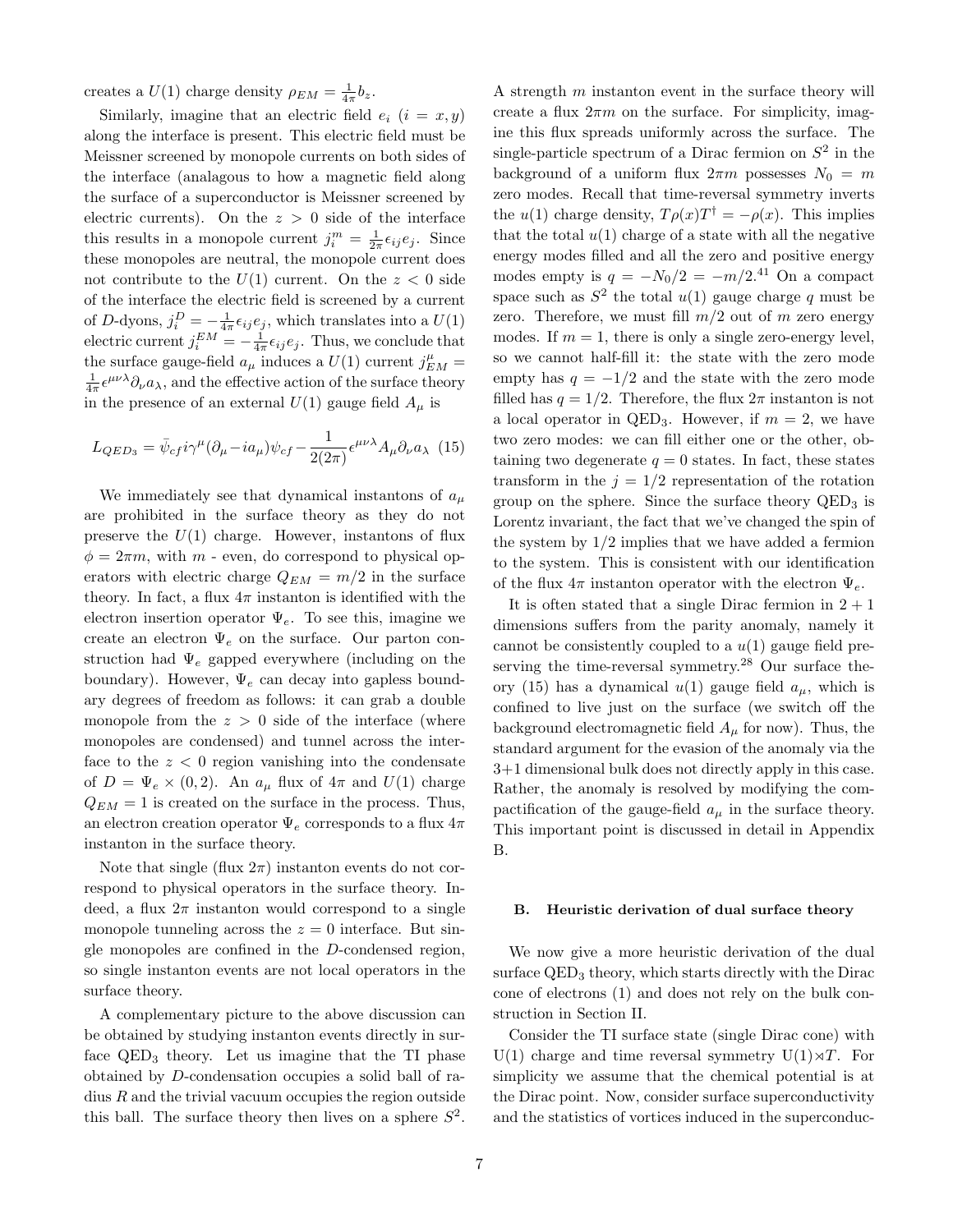| $k \rightarrow 1$ | $\left( \right)$ |  | $2 \perp 3$ | 5 <sub>1</sub> |  |
|-------------------|------------------|--|-------------|----------------|--|
|                   |                  |  |             |                |  |
|                   |                  |  |             |                |  |
| $\eta$            |                  |  |             |                |  |

TABLE I. Vortex defects on the surface of a topological insulator. The vortex statistics are described by  $\text{Ising} \times U(1)_{-8}$ theory and the table lists the topological spins of vortices. The column index is the flux  $k\frac{hc}{2e}$ , which coincides with the  $U(1)$ –8 charge and the row index is the Ising charge. Only  $\psi_0$ has a well-defined Kramers parity  $T^2 = -1$ . The fermionic vortex  $\psi_4$  has trivial mutual statistics with all other vortices.

tor. This was studied in Refs. 25 and 26 where the vortex theory in Table I was derived. The vortex statistics can be described by a TQFT Ising× $U(1)_{-8}$ . The anyons in this TQFT are labelled by the Ising charge  $\{I, \sigma, \psi\}$  and a  $U(1)$ <sub>-8</sub> charge k, which will be noted as a subscript on the Ising charge. The  $U(1)_{-8}$  charge coincides with the vorticity (the  $hc/2e$  vortex is the unit vortex). Not all sectors of Ising× $U(1)_{-8}$  TQFT are realized by vortices: vorticies with odd vorticity always have an Ising charge  $\sigma$ , and vorticies with even vorticity have an Ising charge I or  $\psi$ . Time-reversal symmetry reverses the vorticity.

Note that the Ising× $U(1)_{-8}$  TQFT is the same as one describing the T-Pfaffian surface topological order of a TI (table II), however, the action of time-reversal symmetry on the  $U(1)_{-8}$  charge k is different. In a T-Pfaffian state  $k$  is preserved by  $T$ , while in the vortex theory it is reversed. A further difference is that anyons in the T-Pfaffian state also carry charge  $k/4$  under the physical  $U(1)_{EM}$  global symmetry. Let us define the CT-Pfaffian to be a topological order of electrons with  $U(1) \times T$  global symmetry with the same anyon content and  $U(1)$  charge assignments as the T-Pfaffian, but reversed action of time-reversal symmetry on the  $U(1)_{-8}$  charge. One may suspect that the CT-Pfaffian is the surface topological order of the  $\nu = 1$  class AIII topological superconductor. Indeed, precisely this proposal has been made in Ref. 17 (modulo a bosonic SPT phase, which we will return to). Note that the fermion  $\psi_4$  in the T-Pfaffian and CT-Pfaffian states has trivial mutual statistics with all other anyons and is identified with the physical electron.

Let us come back to the vortices on the surface of a TI. To encode logarithmic interactions between vorticies we can take them to carry gauge charge of an emergent  $u(1)$ gauge field  $a_\mu$  (in addition to charges in the Ising× $U(1)_{-8}$ TQFT). For notational convenience, let us normalize the charge of a unit vortex under  $a_{\mu}$  to be 1/4. Let us for a moment ignore the fluctuations of  $a_{\mu}$ , and treat the

TABLE II. T-Pfaffian<sub>n</sub> topological orders with  $\eta = \pm 1$ . The top table lists the topological spins of anyons; the column and row indices denote the  $U(1)_{-8}$  charge and the Ising charge respectively. The physical electric charge of anyons  $Q_{EM} = k/4$ with  $k$  - the  $U(1)$ <sub>-8</sub> charge. Time-reversal maps  $k$  to itself. The bottom row lists the  $T^2$  assignment of anyons (where defined). The  $T^2$  assignment is independent of the Ising charge.  $\psi_4$  is the physical electron. The CT-Pfaffian topological order has identical anyon content and charge assignments, but T maps  $k \to -k$  and  $\psi_0$  has  $T^2 = -1$ .

vorticity as a charge under a global  $u(1)$  symmetry. Then we can regard the vortex theory as a topological order CT-Pfaffian with  $u(1) \times T$  symmetry, which is the surface state of the  $\nu = 1$  TSc in class AIII. In this identification, the quadruple vortex  $\psi_4$  is identified with the electron of the class AIII TSc.

With this connection in hand, we can discuss other possible surface states of the class AIII TSc. The simplest one of course is the single Dirac cone, which will now be composed of the  $\psi_4$  fermions. Reinstating the fact that the  $u(1)$  charge is actually gauge charge, implies that the fermions are coupled to a gauge field as described by the Lagrangian (2). This line of reasoning provides a physical picture of the dual fermionic field  $\psi_{cf} = \psi_4$ , i.e. it is the strength 4 fermionic vortex on the surface of a topological insulator. Also, if one prefers to view the vortex as a boson, then this is a bound state of a  $4\frac{hc}{2e}$  vortex and a neutral Bogoliubov quasiparticle. Due to its vorticity, it is minimally coupled to a gauge field a. Since each electron appears as a flux of  $4\pi$  to a strength 4 superconductor vortex  $(2hc/e)$  vortex), we have  $(\partial_x a_y - \partial_y a_x) = 4\pi \rho_e$  - the electron density. The terminology 'composite fermion' to describe the fermionic vortex  $\psi_4$  should be clear now. Recall, in the original definition of composite fermions each electron is attached to a pair of  $hc/e$  vortices - as in  $\psi_4$ . While this is usually discussed in the context of quantum Hall states $30,31$ , the present discussion shows that this duality is also relevant to describe the surface of a topological insulator.

The Dirac theory of composite fermions apparently represents a different gapless surface state from the original Dirac model - however, the simplest conclusion that the two models are dynamically equivalent, also remains an intriguing possibility as discussed below.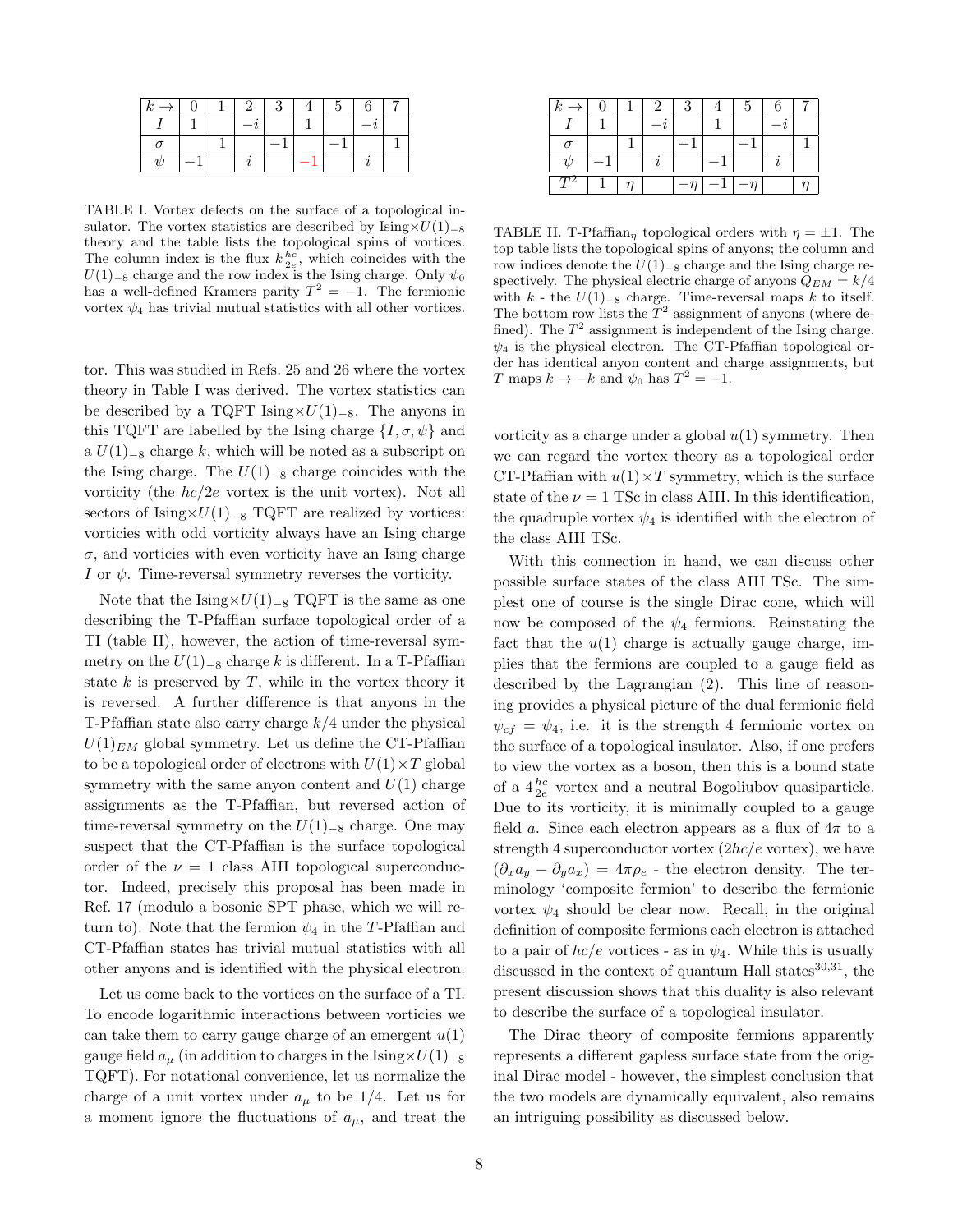### C. Dynamics of QED<sup>3</sup>

So far we have ignored the issue of the dynamics of the surface  $QED_3$  theory. Instead, our discussion was focused on issues of symmetries and quantum numbers of operators. In principle, the surface theory (15) can be perturbed by an orbitrary local symmetry preserving operator. This gives rise to a large landscape of possible surface phases, some of which will be discussed in section IV. Since the D-condensed phase in our bulk construction is continuously connected to a non-interacting TI, one of these surface phases must be the gapless (ungauged) free Dirac cone of electrons. Thus, the Dirac cone is dual to  $QED<sub>3</sub>$  in the sense of duality of Hilbert spaces, operators and symmetries.

One can ask whether a stronger version of duality holds. Namely, is weakly coupled  $QED<sub>3</sub>$  dual in the infrared to the free Dirac cone. By weakly coupled  $QED<sub>3</sub>$  we mean the theory

$$
L_{QED_3} = \bar{\psi}_{cf} i\gamma^{\mu} (\partial_{\mu} - ia_{\mu}) \psi_{cf} + \frac{1}{4g^2} f_{\mu\nu} f^{\mu\nu} \qquad (16)
$$

with the coupling constant  $g^2$  much smaller than the UV cut-off  $\Lambda_{UV}$ . The theory (16) is well defined and analytically controlled in the UV (i.e. for energy scales  $g^2 \ll \omega \ll \Lambda_{UV}$ ) where it reduces to a Dirac fermion  $\psi_{cf}$ interacting weakly with a massless photon  $a_{\mu}$ . The fate of the theory in the IR is not known. One can envision three different scenarios, which we list here in the order of increasing exoticity:

i) The theory (16) spontaneously breaks time-reversal symmetry in the infra-red, dynamically generating a fermion mass term  $m\bar{\psi}_{cf}\psi_{cf}$ . The IR theory is then a trivial gapped state with no intrinsic topological order (see section IV  $B2$  and Appendix B). It is identical to the phase obtained from the free Dirac cone by spontaneously breaking T-symmetry and generating a mass  $m\overline{\Psi}_e\Psi_e$ . This is the most conventional scenario. In fact, the standard (although unproven) expectation is that non-compact  $QED<sub>3</sub>$  with a small number of fermion flavors  $N_f$  and a symmetry group  $SU(N_f)$  does generate a fermion mass in the IR. However, as we review in appendix B, conventional  $2+1$  dimensional  $QED<sub>3</sub>$  with the standard large gauge transformations is only consistent with T-symmetry for even  $N_f$ . For odd  $N_f$ , one must add a Chern-Simons term with a half-odd-integer level k to the massless Dirac theory in order to preserve the standard large gauge transformations (see appendix B). In this case, the T-symmetry is absent so a fermion mass term is allowed by symmetry and is, in fact, generated

already in perturbation theory. Now, our  $N_f = 1$  surface theory has no Chern-Simons term due to the modification of allowed large gauge transformations. Therefore, it does not fit into the conventional folklore and perhaps can remain gapless in the IR. This brings us to the other two scenarios.

ii) Weakly coupled QED<sub>3</sub> with  $N_f = 1$  flows in the infra-red to a free Dirac theory with  $N_f = 1$ . This would be a "strong" version of particle-vortex duality for fermions. Such a strong version of duality does, indeed, hold for bosons.

iii) Weakly coupled QED<sub>3</sub> with  $N_f = 1$  flows in the infra-red to a CFT distinct from a free Dirac theory.

At present, we can make no statement regarding which of these scenarios is realized.

# IV. DUAL DESCRIPTIONS OF THE TI SURFACE PHASES

Let us describe how the different phases of the topological insulator surface are realized in the dual fermion description.

Let us begin by considering symmetry preserving surface states, and then discuss those that break symmetry. This discussion has significant overlap with a previous paper by Son<sup>35</sup>, with some relabeling of time reversal and particle hole symmetry, and the physical context. Also Ref. 35 adopts a minimal coupling of dual fermions to gauge field with twice the charge used in this paper.

### A. Surface phases preserving all symmetries

### 1. Fermi liquid and HLR state of dual fermions

Consider the situation when we preserve physical symmetries, charge conservation and time reversal, with the metallic surface state of the topological insulator. Typically the metallic surface state will be at finite filling, implying the chemical potential is away from the Dirac node. How is this Fermi liquid state described in the dual language? The finite chemical potential on the electrons implies a finite magnetic field on the composite fermions via the equation  $(\partial_x a_y - \partial_y a_x) = 4\pi \rho_e$ . Since the dual fermions are at neutrality, a consequence of physical time reversal symmetry, they will be at half filling of the zeroth Landau level. Fermions in a magnetic field which fill half a Landau level can be in a variety of states. One possibility is the 'composite Fermi liquid' or Halperin-Lee-Read<sup>30</sup> state. Here, however, since the fermions are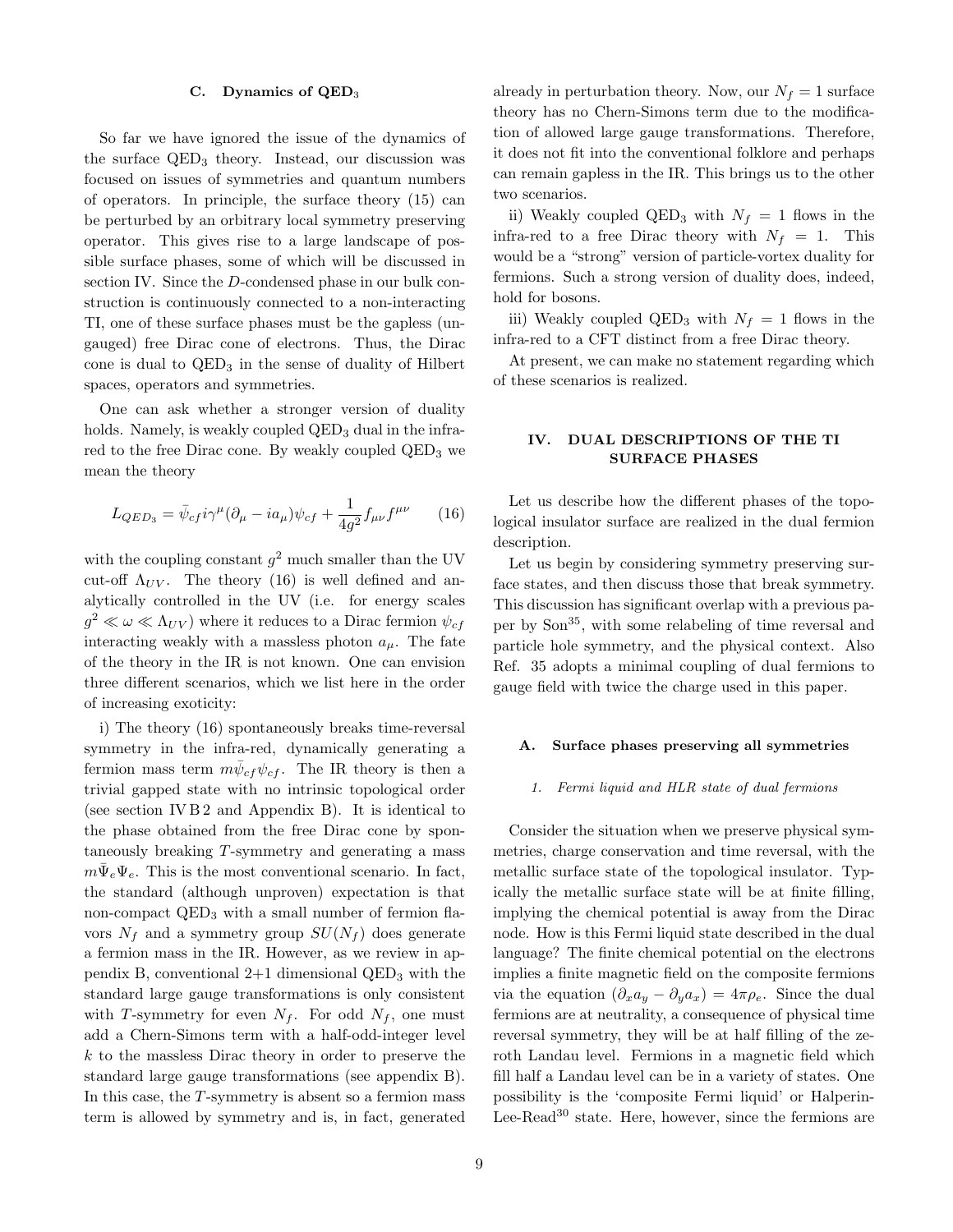themselves composite fermions, performing the duality twice leads us back to the original electrons. This is nothing but the original Fermi liquid of electrons.

# 2. Surface topological order and superconductivity of dual fermions

Another possible way to preserve charge  $U(1)$  and T on the TI surface is through surface topological order. Two different symmetric topologically ordered surface states of a TI have been identified. The first is the Pfaffianantisemion state, with 12 particles, and the other is the T-Pfaffian state, with 6 particles (see table II). While the Pfaffian-antisemion state can be derived by a vortex condensation argument starting from the single Dirac cone surface state of a topological insulator, the T-Pfaffian cannot be analogously derived (see, however, Ref. 34). Rather it is argued to be a consistent surface termination that captures all relevant anomalies of the TI surface. Here, we are able to derive this surface topological order directly from the duality (2). To do so, we simply consider the composite fermions to be in the Higgs phase, where they have paired and condensed. This gaps out the photon  $a_{\mu}$ , and the vortices in this phase trap quantized gauge flux  $\int d^2x (\partial_x a_y - \partial_y a_x) = \pi$ . This simply means that the unit vortex carries electric charge  $Q_{EM} = 1/4$  (since from (2) a flux  $2\pi$  of a corresponds to charge  $1/2$ ). The statistics of vortices in this superfluid have previously been worked out<sup>18,19</sup> - and they precisely corresponds to the T-Pfaffian state, with the same transformation properties under time reversal as proposed in<sup>24,27</sup>! In fact, the T-Pfaffian appears in two varieties,  $T-Pfaffian_+$  which differ in the transformation properties under time reversal (see table II). While one of them corresponds to the topological insulator surface, the other differs from it by addition of the eTmT SPT state of neutral bosons. The eTmT phase admits a toric code surface state where both the  $e$  and  $m$  anyons are Kramers doublets. Previously, the exact correspondence was unknown. Now, pair condensation of composite fermions in the dual theory (2), in fact, gives rise to the  $T-Pfaffian_+$ topological order.<sup>19</sup> Thus, the duality allows to resolve the long-standing  $T-Pfaffian_{+}/T-Pfaffian_{-}$  puzzle. We, however, remind the reader that to establish the duality (2) we had to argue that the bulk phase constructed in section II is continously connected to the non-interacting TI and does not differ from it by an eTmT state. The details of this argument will be given in section VI and in a forthcoming publication.<sup>40</sup>

Now we consider surface phases that break symmetry.

### 1. Surface superfluid and dual surface topological order

When electrons pair and condense to form a surface superfluid, we have noted that surface vortices have the same statistics and transformation properties under T as the CT-Pfaffian topological order. As discussed in section III B, this can simply be interpreted as the topological order of composite fermions  $\psi_{cf}$  of the dual surface theory. An additional feature here is the coupling to the gauge field. When all gauge charges are gapped the photon is free to propagate, which is just the dual description of the Goldstone mode of the electronic superfluid.

A different way to motivate this connection is the following. Consider the metallic surface state of electrons at finite chemical potential. A natural instability of this Fermi liquid is the BCS instability towards pairing. In the dual description, this corresponds to a finite effective magnetic field applied to a half filled Landau level of  $\psi_{cf}$ . A natural consequence are various non-Abelian topological orders such as Pfaffian, anti-Pfaffian etc. These, however, break particle-hole symmetry, which is just the time reversal symmetry of the electrons. A topological order that preserves particle-hole symmetry is the CT-Pfaffian, which corresponds to the surface superfluid of electrons.

### 2. Breaking time-reversal symmetry

Consider breaking time reversal symmetry on the TI surface while maintaining the chemical potential at the electronic Dirac node. This induces a mass term  $\bar{\Psi}_e \Psi_e$ leading to an insulating surface with surface Hall conductance  $\sigma_{xy} = \frac{1}{2} \frac{e^2}{h}$  $\frac{e^2}{h}$ . The effective response theory on the surface is given by:

$$
L = -\frac{1}{2(4\pi)} \epsilon^{\mu\nu\lambda} A_{\mu} \partial_{\nu} A_{\lambda}
$$
 (17)

The dual composite fermions also acquire a mass gap due to breaking of  $T$  symmetry via the mass term  $\bar{\psi}_{cf}\psi_{cf}$  . Integrating out the single Dirac cone of  $\psi_{cf}$ , leads to the following effective action:

$$
L = \frac{1}{2(4\pi)} \epsilon^{\mu\nu\lambda} a_{\mu} \partial_{\nu} a_{\lambda} - \frac{1}{2(2\pi)} \epsilon^{\mu\nu\lambda} A_{\mu} \partial_{\nu} a_{\lambda} \qquad (18)
$$

Integrating out the dynamical gauge field  $a_{\mu}$  then pro-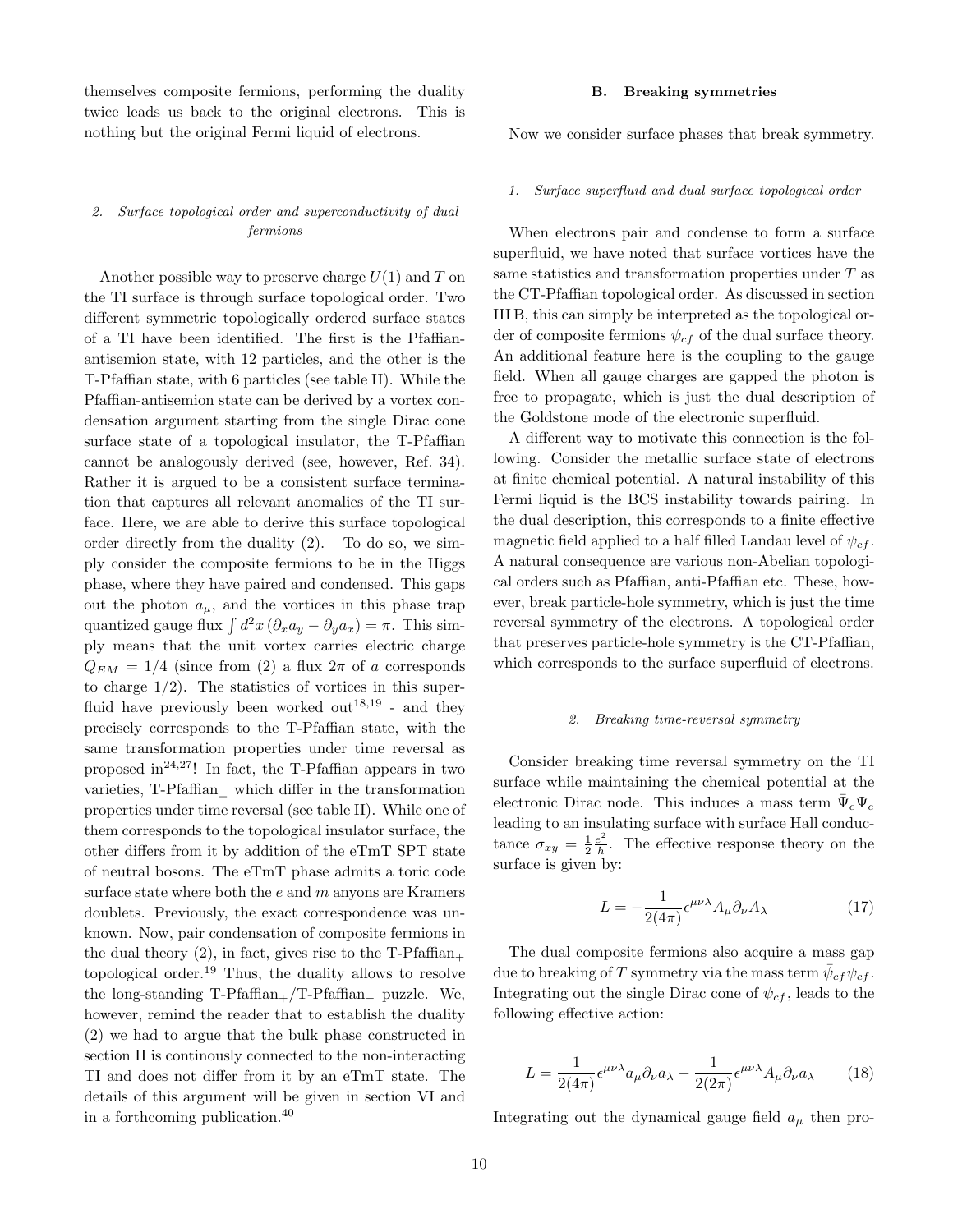duces the same Lagrangian as Eq. (17).

### V. PARTON THEORIES WITH INDEX  $\nu \neq 1$

We have seen in section II how to obtain a  $T$ -invariant electronic insulator with  $\theta_{EM} = \pi$  by confining the spinliquid phase  $SL_{\times}$ . This spin-liquid phase was obtained through a parton construction, with partons  $\psi$  placed into a non-interacting  $\nu = 1$  band-structure of class AIII. As we already mentioned, non-interacting electron phases in class AIII have an integer classification  $\nu \in \mathbb{Z}$ , which collapes to a  $\mathbb{Z}_8$  group upon adding interactions. We now ask what happens if we place our partons into a non-interacting band-structure with  $\nu \neq 1$  and  $\nu$  - odd?

One can quickly see that the properties of the electronic  $\nu = 1$  phase that we used in our bulk construction in section II are shared by all phases with  $\nu$  - odd. In particular, they all have a response to a  $u(1)$  gauge field characterized by  $\theta = \pi$ . The quantum numbers of dyons in the bosonic spin-liquids  $\mathrm{SL}_{\times}^{\nu}$  based on a parton bandstructure with  $\nu$ -odd will, therefore, be identical. Consequently, the associated confined phases obtained by condensing the D-dyon  $\Psi_e \times (0, 2)$  will all have a  $\theta_{EM} = \pi$  response to the  $U(1)$  gauge-field  $A_\mu$ . The resulting surface theories are, however, different, consisting of  $N_f = |\nu|$ flavors of gapless Dirac fermions interacting with a  $u(1)$ gauge field  $a_\mu$ .

We now discuss whether the bulk  $\operatorname{SL}\nolimits_\times^\nu$  phases with different  $\nu$  and the associated confined phases are, in fact, different. First of all, due to the collapse of the noninteracting classification, the bulk phase only depends on  $\nu$  mod 8. Furthermore, we claim that once the  $u(1)$ symmetry of class AIII is gauged,  $\nu = 1$  and  $\nu = -1 \sim 7$ phases are identical. Recall that when the  $u(1)$  symmetry is a global symmetry of an electronic theory,  $\nu = 1$ and  $\nu = -1$  phases differ in the action of the T symmetry on a single monopole  $(q = 1/2, m = 1)$ . Under  $T, (1/2, 1) \leftrightarrow (-1/2, 1)$ . In a theory of electrons, these two time-reversal partners differ by a local object - the electron  $(1,0)$ , and one can, therefore, assign a  $T^2$  value to them. In the  $\nu = 1$  state,  $(1/2, 1)$  has  $T^2 = +i$  and  $(-1/2, 1)$  has  $T^2 = -i$ . In the  $\nu = -1$  state the  $T^2$  assignments of these monopoles are reversed.<sup>19</sup> However, once we treat the  $u(1)$  symmetry as a gauge-symmetry, the parton  $\psi = (1, 0)$  is no longer a local object. Therefore, the dyons  $(1/2, 1)$  and  $(-1/2, 1)$  belong to different topological sectors and one cannot assign a value of  $T^2$  to them. Similarly,  $\nu = 3$  and  $\nu = -3 \sim 5$  phases collapse after gauging.

It remains to see whether  $SL^{\nu=1}$  and  $SL^{\nu=5}$  bulk phases

are distinct. In fact, they are. Recall that before the  $u(1)$ symmetry is gauged,  $\nu = 1$  and  $\nu = 5$  phases differ by the eTmT SPT phase of neutral bosons. But neutral bosons are not affected by the gauging of  $u(1)$  symmetry. Therefore,  $SL_{\times}^{\nu=1}$  and  $SL_{\times}^{\nu=5}$  spin-liquid phases also differ by an eTmT phase of neutral bosons. Likewise, the associated confined phases also only differ by an eTmT phase. At the level of confined phases, this can also be seen by considering the symmetric topological surface states in the  $\nu = 1$  and  $\nu = 5$  constructions. As we discussed in section IV, these states can be obtained by pair-condensing the composite fermions  $\psi_{cf}$  in the surface QED<sub>3</sub> theory. In the case of both  $\nu = 1$  and  $\nu = 5$  the resulting intrinsic topological order is given by the T-Pfaffian, however,  $\nu = 1$  and  $\nu = 5$  differ in the action of time-reversal symmetry on the anyons of T-Pfaffian. In the  $\nu = 1$  case the charge  $e/4$  anyon  $\sigma_1$  is a Kramers singlet and the associated state is known as T-Pfaffian<sub>+</sub>. In the  $\nu = 5$ case the charge  $e/4$  anyon is a Kramers doublet and the associated state is known as T-Pfaffian<sup>−</sup> (see table II). These two T-Pfaffian states are known to differ precisely by the eTmT surface topological order (i.e.  $T-Pfaffian_+$ + eTmT can be driven via a surface phase transition to T-Pfaffian−).

As we already mentioned, since the confined phases have  $\theta_{EM} = \pi$  they differ from a non-interacting TI at most by an SPT phase of neutral bosons with Tinvariance.<sup>15</sup> Such T-invariant boson SPT phases have a  $\mathbb{Z}_2^2$  classification.<sup>9,14,23,42</sup> The two  $\mathbb{Z}_2$  root phases are best understood via their symmetric topologically ordered surface states. One of the root phases admits the aforementioned eTmT surface topological order. The other root phase admits a surface topological order with anyons  $\{1, f_1, f_2, f_3\}$ , where  $f_1, f_2, f_3$  are fermions and the fusion rules are the same as in a toric code. This phase (and the above topological order) is abbreviated as fff. Thus, our confined phases are identical to a noninteracting electron TI up to these bosonic SPT phases. In fact, one can rule-out the scenario where the confined phases differ from the ordinary TI by the fff state (or fff  $+ eTmT$ ). Indeed, if one strongly breaks the T-symmetry on the surface of an fff state, one drives the surface into a topologically trivial phase with thermal Hall response  $\kappa_{xy}/T = 4$  and electric Hall response  $\sigma_{xy}/T = 0$ . However, the trivial T-broken surface phase of an ordinary TI has  $\sigma_{xy} = \kappa_{xy}/T = 1/2$ . Similarly, if we break T strongly starting from the T-Pfaffian $_{\pm}$  surface states of  $\nu = 1$ ,  $\nu = 5$  confined phases, we obtain  $\sigma_{xy} = \kappa_{xy}/T = 1/2$ . Strictly 2d phases of fermions with no intrinsic topological order always have  $\sigma_{xy} - \kappa_{xy}/T \equiv 0 \pmod{8}$ . Therefore, our  $\nu = 1$  and  $\nu = 5$  confined phases differ from the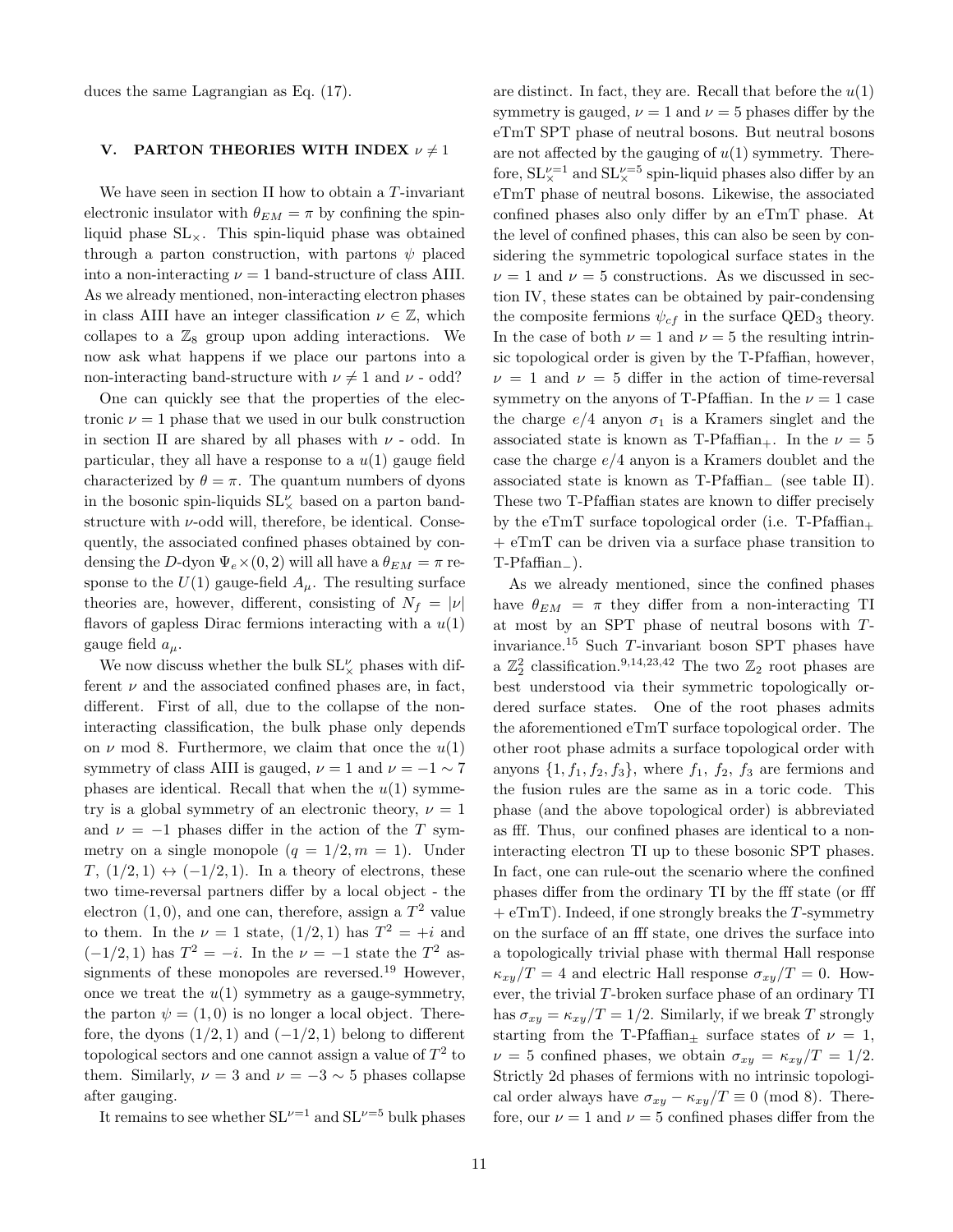non-interacting TI at most by the eTmT phase. Since  $\nu = 1$  and  $\nu = 5$  themselves differ by the eTmT phase, we conclude that one of them is continuosly connected to the TI. By strengthening the arguments presented in section VI, one can show that it is actually the  $\nu = 1$ phase (surface topological order  $T-Pfaffian_+$ ), which corresponds to the ordinary TI.

From the above discussion, we obtain a family of novel surface theories for the ordinary TI. Since all  $\nu$ 's of the form  $\nu = 8k \pm 1$  give rise to the same bulk phase, QED<sub>3</sub> with  $N_f = 8k \pm 1$  flavors provides a description of the TI surface. Let us start with the weakly coupled  $QED<sub>3</sub>$  in the UV and ask about its fate in the IR. If one considers the  $SU(N_f)$  invariant situation, in the limit  $N_f \rightarrow \infty$ the IR theory is a CFT. This CFT is under complete theoretical control and one can systematically compute scaling dimensions of operators in powers of  $1/N_f$ . For instance, the T-odd "mass" operator  $\bar{\psi}_{cf}\psi_{cf}$  has scaling dimension  $\Delta_{\bar{\psi}\psi} \approx 2 + \frac{128}{3\pi^2 N_f}$ .<sup>43</sup> The flux  $4\pi$  instanton operator corresponding to the physical electron  $\Psi_e$  has scaling dimension  $\Delta_{\Psi_e} \approx 0.673 N_f$ .<sup>41</sup> Clearly, the CFTs with large  $N_f$  are distinct from a free Dirac cone. The strong version of particle-vortex duality discussed in section III C would require that when  $N_f = 1$  the IR CFT becomes a free Dirac cone.

### VI. BULK DUALITY

In section II we've constructed a 3+1D SPT phase of electrons with symmetry  $U(1) \rtimes T$  and electromagnetic response with  $\theta_{EM} = \pi$ . As we already mentioned, by general arguments of Ref. 15 this phase can differ from the non-interacting TI at most by a bosonic SPT phase with T-symmetry. We now give a different argument for this. In the process, we will demonstrate that the particle-vortex duality of 2+1 dimensional Dirac fermions can be understood as a descendent of electromagnetic duality of the  $3+1$  dimensional  $u(1)$  gauge theory.

Our construction in section II started with a Tsymmetric spin-liquid phase of neutral bosons  $SL_{\times}^{\nu=1}$ . This phase was obtained by using the parton decomposition  $(5)$ , assigning partons T-transformations  $(7)$  resulting in an overall symmetry group  $u(1) \times T$ , and then placing the partons into a  $\nu = 1$  band-structure of class AIII. Now consider a (seemingly) different T-symmetric spin-liquid phase of neutral bosons obtained through the decomposition,

$$
B = \tilde{\psi}^{\dagger} \tilde{\Gamma} \tilde{\psi} \tag{19}
$$

with  $\tilde{\psi}$  - a fermionic parton. The decomposition again has a  $\tilde{u}(1)$  gauge symmetry,

$$
\tilde{u}(1): \ \tilde{\psi}(x) \to e^{i\alpha(x)}\tilde{\psi}(x) \tag{20}
$$

which will give rise to an emergent gauge field  $\tilde{a}_{\mu}$ . (We use the tilde superscript to distinguish the present construction from the one in section II). We assign the parton  $\psi$  the following transformation properties under T,

$$
T: \quad \tilde{\psi} \to \tilde{U}_T \tilde{\psi} \tag{21}
$$

with  $\tilde{U}_T \tilde{U}_T^* = -1$ , so that  $T^2 \tilde{\psi}(T^{\dagger})^2 = -\tilde{\psi}$ . Since now T does not change the  $\tilde{u}(1)$  charge of  $\tilde{\psi}$ ,  $\tilde{\psi}$  is a true Kramers doublet. The time-reversal symmetry and the gauge symmetry now do not commute: if  $\tilde{u}_{\alpha}$  is a gauge rotation by a phase  $\alpha$ ,  $T\tilde{u}_{\alpha}T^{\dagger} = \tilde{u}_{-\alpha}$ , so the overall symmetry group is  $\tilde{u}(1) \rtimes T$ . This symmetry group is the same as for familiar topological insulators in class AII. To complete the construction of the spin-liquid phase, we place the partons  $\tilde{\psi}$  into a non-interacting TI bandstructure. We label the resulting spin-liquid  $SL_{\times}$ .

We will now argue that the two states  $SL_{\times}$  and  $SL_{\times}^{\nu=1}$ , in fact, belong to the same phase.

Let us first discuss the excitations of the  $SL_{\mathfrak{A}}$  state. Integrating the partons out, we obtain an effective action for  $\tilde{a}_{\mu}$ ,

$$
S[\tilde{a}_{\mu}] = \int d^3x dt \left( \frac{1}{4\tilde{\epsilon}^2} \tilde{f}_{\mu\nu} \tilde{f}^{\mu\nu} + \frac{\theta}{32\pi^2} \epsilon^{\mu\nu\lambda\sigma} \tilde{f}_{\mu\nu} \tilde{f}_{\lambda\sigma} \right) \tag{22}
$$

with  $\theta = \pi$  and  $f_{\mu\nu} = \partial_{\mu}\tilde{a}_{\nu} - \partial_{\nu}\tilde{a}_{\mu}$ . There is again a topological term in the effective action with  $\theta = \pi$ . Thus, the spectrum of dyon excitations can again be labeled by electric and magnetic charges  $(\tilde{q}, \tilde{m})$  with  $\tilde{m}$  - integers and  $\tilde{q} - \tilde{m}/2$  - integers. As in the SL<sub>×</sub> phase, the selfstatistics of dyons is  $(-1)^{(\tilde{q}-\tilde{m}/2)(\tilde{m}+1)}$ . Two dyons  $(\tilde{q}, \tilde{m})$ and  $(\tilde{q}', \tilde{m}')$  experience the usual statistical interaction, with a statistical phase  $\exp(i(\tilde{q}\tilde{m}' - \tilde{q}'\tilde{m})\Omega/2)$ , as well as a 1/r Coulomb interaction.

Under time-reversal,  $T : (\tilde{q}, \tilde{m}) \to (\tilde{q}, -\tilde{m})$ . Only excitations whose topological sector is not modified by T can be assigned a Kramers parity. In the present case, these are the pure-charge excitations  $(q, 0)$ . The single parton  $\psi = (1, 0)$  is (by construction) a Kramers doublet.

In order to compare the two spin-liquid phases  $\mathrm{SL}^{\nu=1}_\times$ and  $SL_{\mathfrak{A}}$  it is convenient to choose the following basis for the lattice of dyon excitations. Starting with the  $SL_{\times}$ case, let us choose as a basis the two dyons:  $d_{+} = (1/2, 1)$ and  $d_- = (-1/2, 1)$ . These dyons are both bosons, and have a non-trivial mutual statistical interaction:  $d_+$  sees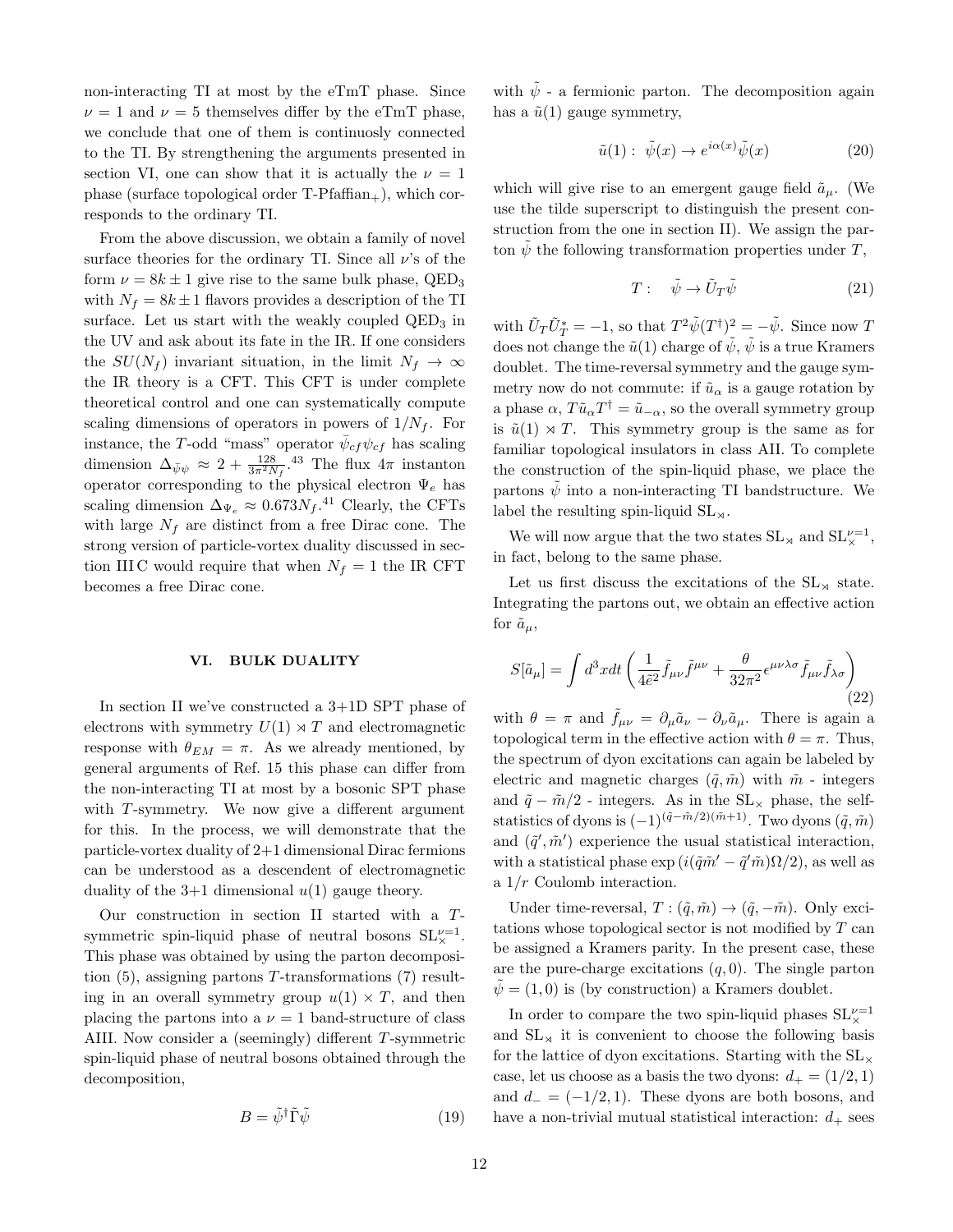$d_{-}$  as a charge  $(1,0)$  would see a monopole  $(0,1)$  at  $\theta = 0$ . Under  $T: d_+ \leftrightarrow d_-.$  These time reversal partners fuse to a double monopole  $(0, 2)$ , which is a Kramers doublet fermion as is required by the presence of a non-trivial statistical interaction between them. Decomposing a general dyon as  $\mathcal{D} = d_+^{n_+} d_-^{n_-}$ , two dyons with quantum numbers  $(n_+, n_-)$  and  $(n'_+, n'_-)$  have a static interaction:

$$
E = \frac{1}{4\pi r} \left( e^2 qq' + \frac{(2\pi)^2}{e^2} mm'\right)
$$
  
= 
$$
\frac{1}{4\pi r} \left( \frac{e^2}{4} (n_+ - n_-)(n'_+ - n'_-)
$$
  
+ 
$$
\frac{(2\pi)^2}{e^2} (n_+ + n_-)(n'_+ + n'_-)\right)
$$
(23)

In the  $SL_{\mathcal{A}}$  case, let us choose a different dyon basis:  $d_{+} = (1/2, -1)$  and  $d_{-} = (1/2, 1)$ . Again, these dyons are both bosons and have a non-trivial mutual statistical interaction:  $\tilde{d}_+$  sees  $\tilde{d}_-$  as a charge sees a monopole at  $\theta = 0$ . Furthermore, under  $T : \tilde{d}_+ \leftrightarrow \tilde{d}_-$  and these two time-reversal partners fuse to a single charge  $(1, 0)$ , which is a Kramers doublet fermion. Decomposing a general dyon  $\tilde{\mathcal{D}} = \tilde{d}_+^{\tilde{n}_+} \tilde{d}_-^{\tilde{n}_-}$ , two dyons with quantum numbers  $(\tilde{n}_+,\tilde{n}_-)$  and  $(\tilde{n}'_+,\tilde{n}'_-)$  have a static interaction

$$
E = \frac{1}{4\pi r} \left( \tilde{e}^2 \tilde{q} \tilde{q}' + \frac{(2\pi)^2}{\tilde{e}^2} \tilde{m} \tilde{m}' \right)
$$
  
= 
$$
\frac{1}{4\pi r} \left( \frac{\tilde{e}^2}{4} (\tilde{n}_+ + \tilde{n}_-) (\tilde{n}'_+ + \tilde{n}'_-) + \frac{(2\pi)^2}{\tilde{e}^2} (\tilde{n}_+ - \tilde{n}_-) (\tilde{n}'_+ - \tilde{n}'_-) \right)
$$
(24)

We see that the properties of excitations in the  $u(1) \times T$ case and in the  $\tilde{u}(1) \rtimes T$  case are the same if we identify  $d_+ \sim \tilde{d}_+$ ,  $d_- \sim \tilde{d}_-$  and  $e = \frac{4\pi}{\tilde{e}}$ . In fact, this duality is just an element of the general  $SL(2, \mathbb{Z})$  duality of the  $u(1)$  gauge theory. The only non-trivial fact is that this element of the duality preserves the time-reversal symmetry.

Based on the above discussion, one is tempted to conclude that the two spin-liquids  $SL_{\times}^{\nu=1}$  and  $SL_{\times}$ , in fact, belong to the same phase. One caveat is that, in principle, these two phases could differ by a bosonic SPT phase with T symmetry (i.e. eTmT phase or fff phase). Indeed, an "addition" of such an SPT phase will not alter the properties of the excitations charged under the gauge symmetry. In fact, as discussed in section V, the  $SL_{\times}^{\nu=5}$  phase based on a  $\nu=5$  band-structure of partons  $\psi$  differs from the  $SL_{\times}^{\nu=1}$  phase precisely by an eTmT phase. A priori, it is not clear if  $SL_{\times}$  is dual to  $SL_{\times}^{\nu=1}$ 

or  $SL_{\times}^{\nu=5}$ . In a forthcoming work,<sup>40</sup> we will argue that the duality is, in fact, between  $SL_{\times}$  and  $SL_{\times}^{\nu=1}$ . We will briefly summarize the strategy for showing this in section VI A.

Having established the duality between two spin-liquid phases, we proceed to confine these phases and obtain a duality between SPT phases of electrons. To do so, imagine adding a trivial band insulator of electrons to each of the spin-liquid phases. In the  $SL_{\mathcal{A}}$  construction, condense the bound state of the physical electron  $\Psi_e$  and the single charge  $(1,0) = \tilde{d}_+\tilde{d}_-$  - i.e. the single fermionic parton  $\tilde{\psi}$ . This bound state is a Kramers singlet boson, so its condensation does not break the T symmetry. The effect of the condensation is to Higgs the dynamical gauge field, effectively ungauging the TI. Indeed, once  $\Psi_e \psi$  is condensed, the parton  $\tilde{\psi}$  and the electron  $\Psi_e^{\dagger}$  become identified, so the resulting phase is continuously connected to a non-interacting TI. Now, in the dual  $SL_{\times}^{\nu=1}$  description, the single charge  $(1,0) = \tilde{\psi} = \tilde{d}_+ \tilde{d}_-$  corresponds to the double monopole  $(0, 2) = d_+d_-$ . Hence, condensing  $\Psi_e \tilde{\psi}$ in the  $SL_{\mathfrak{A}}$  construction is equivalent to condensing the dyon  $D = \Psi_e \times (0, 2)$  in the  $SL_{\times}^{\nu=1}$  construction, which is precisely the confinement transition discussed in section II. We, therefore, conclude that the state obtained by confining the  $SL_{\times}^{\nu=1}$  spin-liquid is continuously connected to a non-interacting TI.

### A. Fixing the eTmT factor in the duality

We would like to show that  $SL_{\times}$  and  $SL_{\times}^{\nu=1}$  spin-liquids are identical as T-symmetric bosonic phases; in particular, that they do not differ by either the eTmT or the fff phase.

Typically, to detect an SPT phase with a unitary symmetry G using bulk probes only we must "weakly gauge" G, effectively studying the response of the bulk SPT to fluxes of  $G$ . In the case when the symmetry  $G$  is the time-reversal symmetry it has been suggested that the equivalent of "weakly gauging" the symmetry is placing the system on a non-orientable manifold.<sup>14,42,44</sup> For instance, the partition function of the eTmT phase on the non-orientable manifold  $RP^4$  is equal to  $-1.^{14,42}$  Thus, we can detect whether two phases differ by the eTmT phase by comparing their partition functions on  $RP<sup>4</sup>$ . Similarly, the partition function of the fff phase on an arbitrary oriented manifold is given by  $(-1)^{\sigma(M)}$ , where  $\sigma(M)$  is the signature of the manifold  $M$ .<sup>42,45</sup> Thus, we can detect whether two phases differ by the fff phase by comparing their partition functions on CP<sup>2</sup> , which has signature  $\sigma(\text{CP}^2) = 1$ . In the forthcoming work,<sup>40</sup> we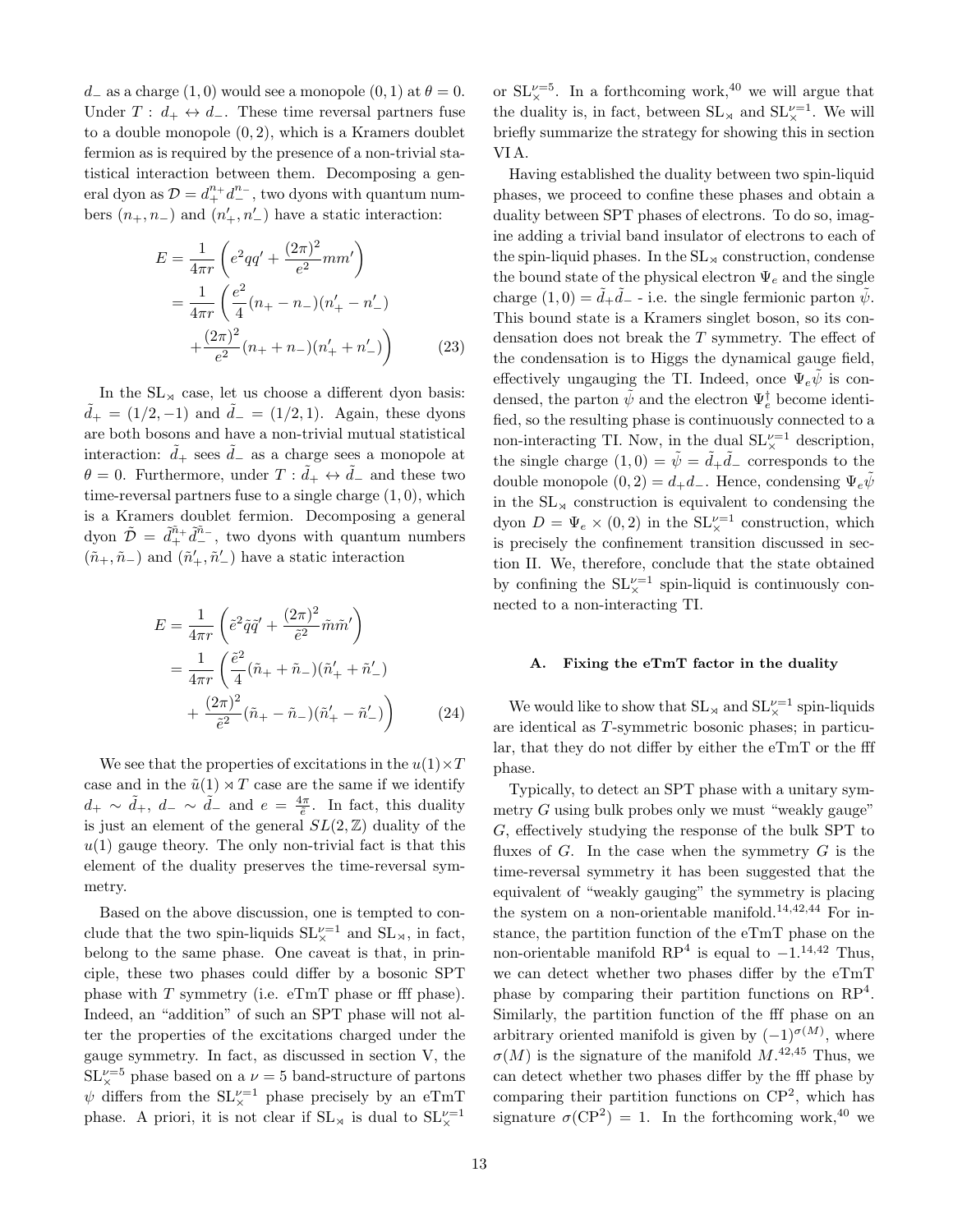will show that the partition functions of  $\text{SL}_{\times}$  and  $\text{SL}_{\times}^{\nu=1}$ spin-liquids are equal on both  $RP<sup>4</sup>$  and  $CP<sup>2</sup>$ , provided that the coupling constants of the two gauge theories are related by  $e = \frac{4\pi}{\tilde{e}}$ . This supports the proclaimed duality.

# VII. CONCLUSIONS AND FUTURE DIRECTIONS

In summary, we have derived a new description of the surface of an electronic topological insulator, given by QED<sup>3</sup> with a single gapless two-component Dirac fermion. We argued that these fermions are related to  $2hc/e$  vortices of the electron fluid. QED<sub>3</sub> represents a dual description of the surface Dirac electrons at the level of Hilbert spaces, operators and symmetries. The dual description allows us to derive well known surface phases of the TI, and also to derive a previously proposed surface topological order - the T-Pfaffian.

An interesting question for future research is whether a "strong" version of this particle-vortex duality holds, i.e. whether a dynamical equivalence exists between  $N_f = 1$  $\text{QED}_3$  and  $N_f = 1$  free Dirac fermion, with  $N_f$  denoting the number of fermion flavors of the two component fermion fields. Although the conventional folklore holds that  $QED_3$  is unstable at small values of  $N_f$ , we note that our  $N_f = 1$  surface theory has no Chern-Simons term. Therefore, it does not fit into the conventional folklore and perhaps can remain gapless in the IR. If so, information about this conformal field theory may be available from the conformal bootstrap<sup>46</sup>. Much work on particle vortex dualities (or mirror symmetry) have been on supersymmetric (SUSY) theories, which may appear to be irrelevant to the present discussion. However,  $\text{in}^{47,48}$ it was argued that the critical point between the Dirac surface state of a TI and a surface superconductor is described by a Wess-Zumino model with emergent  $\mathcal{N} = 2$ SUSY. Thus far a dual theory of this precise model has not appeared, although closely related models have successfully been dualized<sup>49,50</sup>.

### VIII. ACKNOWLEDGEMENTS

We thank Dam Son for inspiring discussions. AV thanks Anton Kapustin, Shamit Kachru and Nathan Seiberg for discussions on S-duality. We would like to thank the organizers of the Simons Symposium on Quantum Entanglement, where this work was initiated. AV was supported by NSF-DMR 1206728. This research was supported in part by the National Science Foundation

under Grant No. NSF PHY11-25915. After completion of this work, Ref. 51 by Wang and Senthil appeared, which also points out the duality between  $u(1)$  gauge theories discussed in section VI. The same authors have also communicated to us a forthcoming preprint with independently derived results on the dual surface theory which agree with our work. We thank them for sharing their results with us.

# Appendix A: Band Structure of Class AIII Topological Superconductor

Here we write down an explicit band structure for fermions in class AIII topological superconductor phase. Consider a cubic lattice model with four orbitals per site labelled by  $\tau_z = \pm 1$  and  $\nu_z = \pm 1$ . Consider the 1-particle Bloch Hamiltonian:

$$
H_0 = t \left[ \sin k_x \alpha_x + \sin k_y \alpha_y + \sin k_z \alpha_z \right]
$$

$$
+ m \left[ \lambda - (\cos k_x + \cos k_y + \cos k_z) \right] \beta_5
$$

We have  $x_i x_j + x_j x_i = 2\delta_{ij}$  where  $x_i \in$  $(\alpha_x, \alpha_y, \alpha_z, \beta_0, \beta_5)$ . An explicit representation is  $(\alpha_x, \alpha_y, \alpha_z, \beta_0, \beta_5) = (\tau_x, \tau_z \nu_x, \tau_z \nu_z, \tau_y, \tau_z \nu_y).$  This Hamiltonian has a chiral symmetry  $\beta_0 H_0 \beta_0 = -H_0$ . Time reversal symmetry in the second quantized representation takes the form:  $\psi \to \beta_0 \psi^{\dagger}$  (and, being an antiunitary symmetry  $i \rightarrow -i$ ). In contrast to regular time reversal symmetry particles are taken to holes, so the conserved  $U(1)$  is like spin rather than charge.

For  $\lambda > 3$  the model is in a trivial phase. However, for  $1 < \lambda < 3$  the sign of the mass term changes sign at the origin in momentum space indicating this is a  $\nu = 1$ topological phase in the AIII class. In order to access  $SL_{\times}$ , the gauged topological superconductor, we require the fermionic partons to take up a band structure with the same topology.

# Appendix B: Compactness of the gauge field in the surface theory

It is often stated that a single Dirac fermion in  $2 + 1$ dimensions suffers from the parity anomaly, namely it cannot be consistently coupled to a  $U(1)$  gauge field preserving the time-reversal symmetry.<sup>28</sup> When the Dirac fermion appears as the surface state of a 3+1 dimensional insulator (either the ordinary TI in class AII with symmetry  $U(1) \rtimes T$  or class AIII with symmetry  $U(1) \times T$ ) this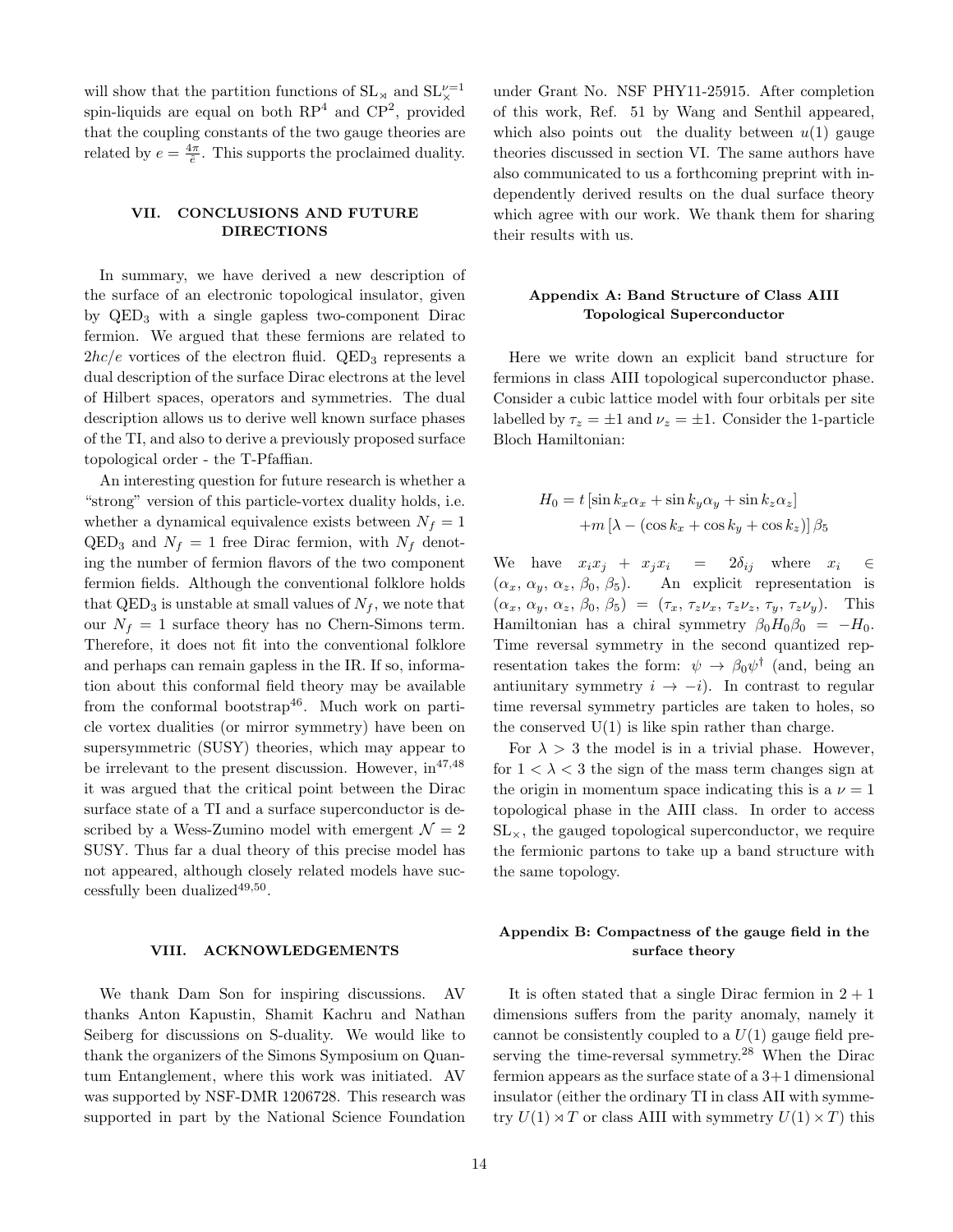anomaly has a well-known resolution: when one gauges the  $U(1)$  symmetry, the  $U(1)$  gauge-field lives in the  $3+1$ dimensional bulk, and the  $\theta = \pi$  bulk EM response "cancels" the anomaly of the surface. Now, our surface theory (15) has a dynamical  $u(1)$  gauge field  $a_{\mu}$ , which is confined to live just on the surface (we switch off the background electromagnetic field  $A<sub>u</sub>$  for now). Thus, the standard argument for the evasion of the anomaly via the 3+1 dimensional bulk does not directly apply in this case. Rather, the anomaly is resolved by modifying the compactification of the gauge-field  $a_{\mu}$  in the surface theory. For instance, we already saw that only configurations of  $a_{\mu}$  with magnetic flux  $2\pi m$  with m-even are allowed on the surface. There is a related restriction on the electric fluxes that one can place through the space-time 2-cycles of the surface.

As an example, imagine that our D-condensed phase occupies a solid torus, so that its boundary is a torus  $T^2$ , with periodic x and y direction of length L. We will choose the x cycle to wrap the hole of the solid torus, while the *y* cycle can be contracted within the solid torus. To simplify the discussion, let us break the  $T$ -symmetry on the surface by adding a mass term  $m\bar{\psi}_{cf}\psi_{cf}$  to the surface theory. The low-energy surface action then becomes,

$$
L = \frac{ik}{4\pi} \epsilon_{\mu\nu\lambda} a_{\mu} \partial_{\nu} a_{\lambda}
$$
 (B1)

with  $k = \frac{1}{2}$ sgn(*m*) (for definiteness, let us choose  $m > 0$ so that  $k = 1/2$ . It is a standard statement that the level k of the  $2 + 1$  dimensional Chern-Simons theory must be an integer, which seems inconsistent with our finding of  $k = 1/2$ . Let us recall what this statement is based on. Let's integrate out the temporal component of the gauge field  $a_{\tau}$ . This enforces the constraint  $\partial_x a_{\nu}$  –  $\partial_y a_x = 0$ . Then  $a_i(\vec{x}, \tau) = \partial_i \alpha(\vec{x}, \tau) + \frac{\theta_i(\tau)}{L}$ , so that the only remaining physical degrees of freedom are  $\theta_1$  and  $\theta_2$  corresponding to the flux of a through the x and y 1-cycles. The effective action then takes the form,

$$
L = -\frac{ik}{2\pi}\theta_1 \partial_\tau \theta_2
$$
 (B2)

Now, in a standard  $2+1$  dimensional theory, large gaugetransformations,  $a_1 \to a_1 + \frac{2\pi}{L}$ ,  $a_2 \to a_2 + \frac{2\pi}{L}$  are allowed, corresponding to  $\theta_1 \rightarrow \theta_1 + 2\pi$ ,  $\theta_2 \rightarrow \theta_2 + 2\pi$ . In the path-integral treatment these transformations are implemented by allowing  $\theta_{1,2}$  to wind by  $2\pi$  around the temporal circle:  $\theta_i(\beta) = \theta_i(0) + 2\pi n_i$ , with  $n_i$  - integers. This corresponds to placing electric fluxes  $2\pi n_i$  through the space-time 2-cycles of the system. Now, imagine there is

an electric flux  $2\pi$  through the  $\tau - y$  cycle. We see that in this case the action (B1) changes by  $S \to S - 2\pi i k$ as we shift  $\theta_1 \rightarrow \theta_1 + 2\pi$ . Thus, the partition function remains invariant only if  $k$  is an integer. In particular, for  $k = 1/2$  the partition function acquires a phase  $-1$ . While we have demonstrated this effect in the T-broken surface theory  $(B1)$ , it is also present for the T-invariant gapless Dirac fermion.<sup>28</sup>

One encounters the same difficulty if one attempts to quantize the theory (B2) in real-time. The commutation relation between  $\theta_1$  and  $\theta_2$  reads,

$$
[\theta_1, \theta_2] = -\frac{2\pi i}{k} \tag{B3}
$$

The operators  $U_{1,2}$  which implement the large-gauge transformations  $\theta_{1,2} \rightarrow \theta_{1,2} + 2\pi \text{ read } U_1 = e^{-ik\theta_2}$ ,  $U_2=e^{ik\theta_1}$ . Now,

$$
U_1 U_2 = e^{2\pi i k} U_2 U_1
$$
 (B4)

Thus, the large gauge transformations along the two directions commute only if  $k$  is an integer. In our theory with  $k = 1/2$ ,  $U_1$  and  $U_2$  anti-commute.

The above anomaly is resolved in our surface theory in the following way. While large gauge transformation  $U_1$ shifting  $\theta_1 \rightarrow \theta_1 + 2\pi$  is allowed, only the transformation  $U_2^2$ , shifting  $\theta_2 \to \theta_2 + 4\pi$  is permitted. Thus, we are only allowed to place electric flux  $2\pi m$  with m - even along the  $y - \tau$  2-cycle, while a flux  $2\pi m$  with arbitrary integer m can be placed along the  $x-\tau$  2-cycle. Note that from the bulk point of view the two cycles are not equivalent: the  $x$  cycle is uncontractible in the 3d solid torus, while the  $y$ cycle is contractible. Now,  $U_1$  and  $U_2^2$  commute and we can compute the ground state degeneracy. Working in the  $\theta_1$  basis and imposing  $U_2^2 = 1$  we must have  $\theta_1 = 2\pi l$ with l - integer. Since  $\theta_1$  is identified modulo  $2\pi$ , we have a unique physical ground state given by  $\theta_1 = 0$ . This is consistent with our expectations. Indeed, the Tbroken surface state has no intrinsic topological order so it should possess no ground state degeneracy on a torus. The only excitation is the gapped  $\psi_{cf}$ . The Chern-Simons field (B1) attaches flux  $4\pi$  to  $\psi_{cf}$ , which preserves its fermionic statistics. Now, a flux  $4\pi$  instanton will create  $\psi_{cf}$  with an attached flux  $4\pi$ . Recalling that a flux  $4\pi$  instanton corresponds to the electron creation operator, in the T-broken phase  $\psi_{cf}$  is identified with the electron.

We can directly understand the restriction on the allowed large gauge transformations of the surface theory using our bulk construction. Let us imagine a process where  $\theta_2(\tau) = 2\pi\tau/\beta$ , i.e.  $\theta_2$  winds by  $2\pi$  along the tem-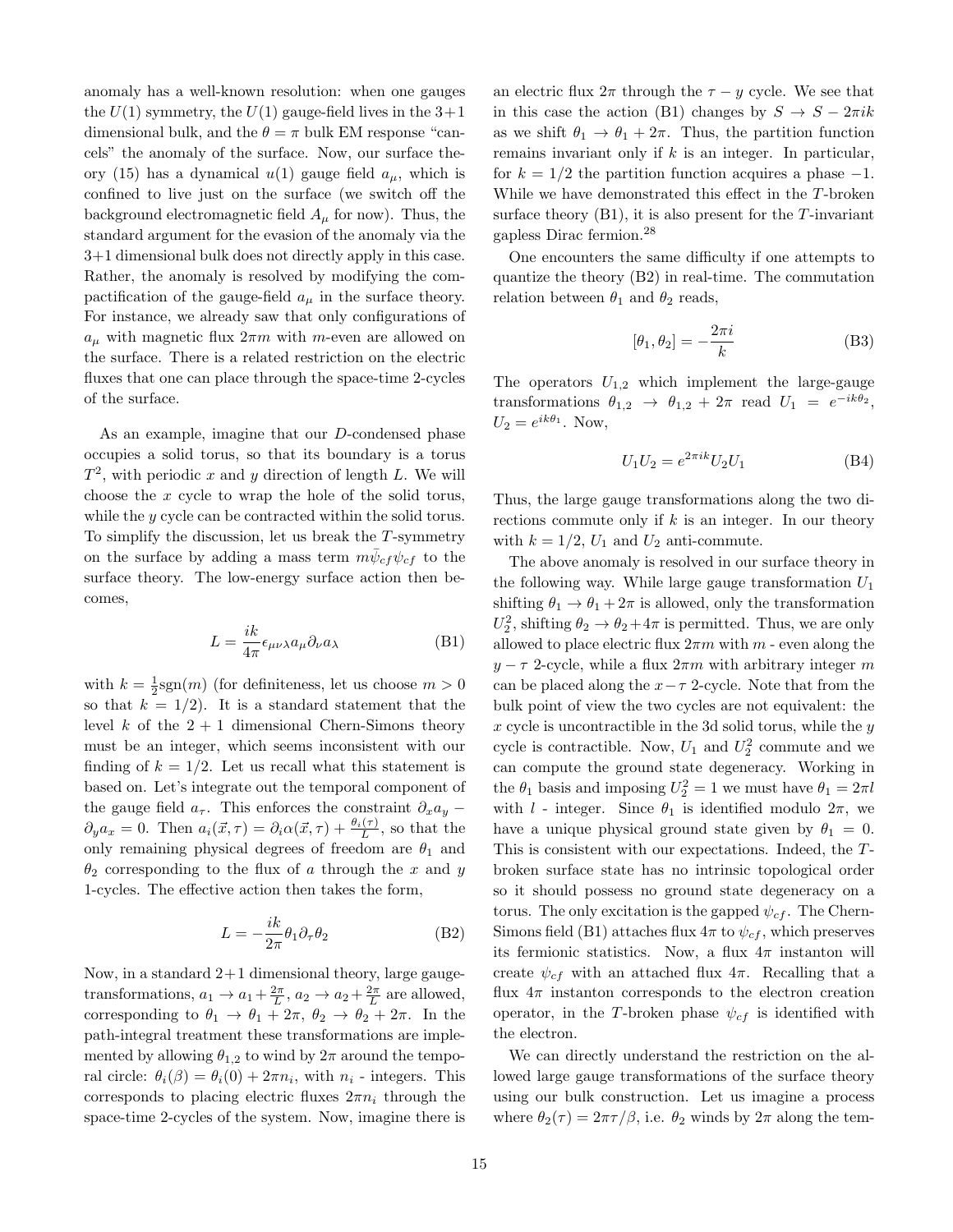poral cycle. This gives rise to an electric field  $\vec{e} = (0, \frac{2\pi}{\beta L})$ along the surface. As discussed in the previous section this electric field will be Meissner screened by a current of D-dyons along the surface with surface density,  $j_i^D = -\frac{1}{4\pi} \epsilon_{ij} e_j = (-\frac{1}{2} \frac{1}{\beta L}, 0)$ . Note that the dyon current is along the uncontractible x-cycle of the solid torus. The total number of D-dyons that have passed through the  $x = 0$  cross-section of the solid torus in the time  $0 < \tau < \beta$  is  $N_D = -1/2$ . Now, if the system at time  $\tau = \beta$  comes back to its initial  $\tau = 0$  configuration then an integer number of D-dyons must have passed through the  $x = 0$  cross-section. Therefore, we conclude that the system has not returned to its initial configuration at

- <sup>1</sup> M. Franz and L. Molenkamp, eds., Topological Insulators, Contemporary Concepts of Condensed Matter Science, Vol. 6 (Elsevier, 2013).
- $2$  F. D. M. Haldane, Phys. Rev. Lett. 50, 1153 (1983).
- $3$  X. Chen, Z.-C. Gu, and X.-G. Wen, Phys. Rev. B  $83$ , 035107 (2011).
- $4$  L. Fidkowski and A. Kitaev, Phys. Rev. B 81, 134509 (2010).
- <sup>5</sup> L. Fidkowski and A. Kitaev, Phys. Rev. B 83, 075103 (2011).
- <sup>6</sup> A. M. Turner, F. Pollmann, and E. Berg, Phys. Rev. B 83, 075102 (2011).
- $^7$  M. Levin and Z.-C. Gu, Phys. Rev. B 86, 115109 (2012).
- <sup>8</sup> Y.-M. Lu and A. Vishwanath, Phys. Rev. B 86, 125119 (2012).
- <sup>9</sup> A. Vishwanath and T. Senthil, Phys. Rev. X 3, 011016 (2013).
- <sup>10</sup> M. A. Metlitski, C. L. Kane, and M. P. A. Fisher, Phys. Rev. B 88, 035131 (2013).
- $11$  Z. Bi, A. Rasmussen, and C. Xu, ArXiv e-prints 1309.0515 (2013), arXiv:1309.0515 [cond-mat.str-el].
- <sup>12</sup> A. Kitaev, unpublished.
- <sup>13</sup> A. Kapustin and R. Thorngren, ArXiv e-prints 1403.0617 (2014), arXiv:1403.0617 [cond-mat.str-el].
- <sup>14</sup> A. Kapustin, ArXiv e-prints 1404.6659 (2014), arXiv:1404.6659 [cond-mat.str-el].
- <sup>15</sup> C. Wang, A. C. Potter, and T. Senthil, Science **343**, 629
- (2014), arXiv:1306.3238 [cond-mat.str-el].<br><sup>16</sup> T Senthil. ArXiv e-prints 1405.4 Senthil, ArXiv e-prints 1405.4015 (2014), arXiv:1405.4015 [cond-mat.str-el].
- <sup>17</sup> L. Fidkowski, X. Chen, and A. Vishwanath, Phys. Rev. X 3, 041016 (2013).
- <sup>18</sup> C. Wang and T. Senthil, Phys. Rev. B 89, 195124 (2014).
- <sup>19</sup> M. A. Metlitski, L. Fidkowski, X. Chen, and A. Vishwanath, ArXiv e-prints (2014), arXiv:1406.3032 [condmat.str-el].
- $20$  Y. You, Y. BenTov, and C. Xu, ArXiv e-prints (2014), arXiv:1402.4151 [cond-mat.str-el].

 $\tau = \beta$ . Therefore,  $\theta_2 = 0$  and  $\theta_2 = 2\pi$  are not indentical, rather  $\theta_2 \sim \theta_2 + 4\pi$ . On the other hand,  $\theta_1$  is, indeed, periodic modulo  $2\pi$ . Indeed, when an electric field is applied along the  $x$  direction, the dyons move along the y cycle. Since this cycle is contractible, the number of dyons that pass through any cross-section of the solid torus is now zero. Thus,  $\theta_1 \sim \theta_1 + 2\pi$ .

We conclude that the surface  $QED_3$  theory differs from the conventional  $2 + 1$ -dimensional  $u(1)$  gauge theory in the allowed large gauge transformations. Once the set of large gauge transformations is restricted,  $QED_3$ with a single Dirac cone becomes fully consistent with T-symmetry.

- <sup>21</sup> M. Dzero, K. Sun, V. Galitski, and P. Coleman, Phys. Rev. Lett. 104, 106408 (2010).
- $22$  C. Wang and T. Senthil, Phys. Rev. B 87, 235122 (2013).
- <sup>23</sup> F. J. Burnell, X. Chen, L. Fidkowski, and A. Vishwanath, ArXiv e-prints (2013), arXiv:1302.7072 [cond-mat.str-el].
- <sup>24</sup> P. Bonderson, C. Nayak, and X.-L. Qi, Journal of Statistical Mechanics: Theory and Experiment 2013, P09016 (2013).
- <sup>25</sup> M. A. Metlitski, C. L. Kane, and M. P. A. Fisher, ArXiv e-prints 1306.3286 (2013), arXiv:1306.3286 [cond-mat.strel].
- $^{26}$  C. Wang, A. C. Potter, and T. Senthil, Phys. Rev. B  $88,$ 115137 (2013).
- <sup>27</sup> X. Chen, L. Fidkowski, and A. Vishwanath, Phys. Rev. B 89, 165132 (2014).
- A. N. Redlich, Phys. Rev. Lett. **52**, 18 (1984).
- $29$  A. J. Niemi and G. W. Semenoff, Phys. Rev. Lett.  $51, 2077$ (1983).
- $30\,$  B. I. Halperin, P. A. Lee, and N. Read, Phys. Rev. B 47, 7312 (1993).
- $31$  J. K. Jain, Phys. Rev. Lett. **63**, 199 (1989).
- <sup>32</sup> C. Dasgupta and B. I. Halperin, Phys. Rev. Lett. 47, 1556 (1981).
- <sup>33</sup> M. P. A. Fisher and D. H. Lee, Phys. Rev. B 39, 2756 (1989).
- <sup>34</sup> D. F. Mross, A. Essin, and J. Alicea, Phys. Rev. X 5, 011011 (2015).
- <sup>35</sup> D. Thanh Son, ArXiv e-prints (2015), arXiv:1502.03446 [cond-mat.mes-hall].
- <sup>36</sup> M. Barkeshli, M. Mulligan, and M. P. A. Fisher, ArXiv e-prints (2015), arXiv:1502.05404 [cond-mat.str-el].
- <sup>37</sup> A. Kitaev, in American Institute of Physics Conference Series, American Institute of Physics Conference Series, Vol. 1134, edited by V. Lebedev and M. Feigel'Man (2009) pp. 22–30, arXiv:0901.2686 [cond-mat.mes-hall].
- <sup>38</sup> A. P. Schnyder, S. Ryu, A. Furusaki, and A. W. W. Ludwig, Phys. Rev. B 78, 195125 (2008).
- $39$  E. Witten, Physics Letters B 86, 283 (1979).